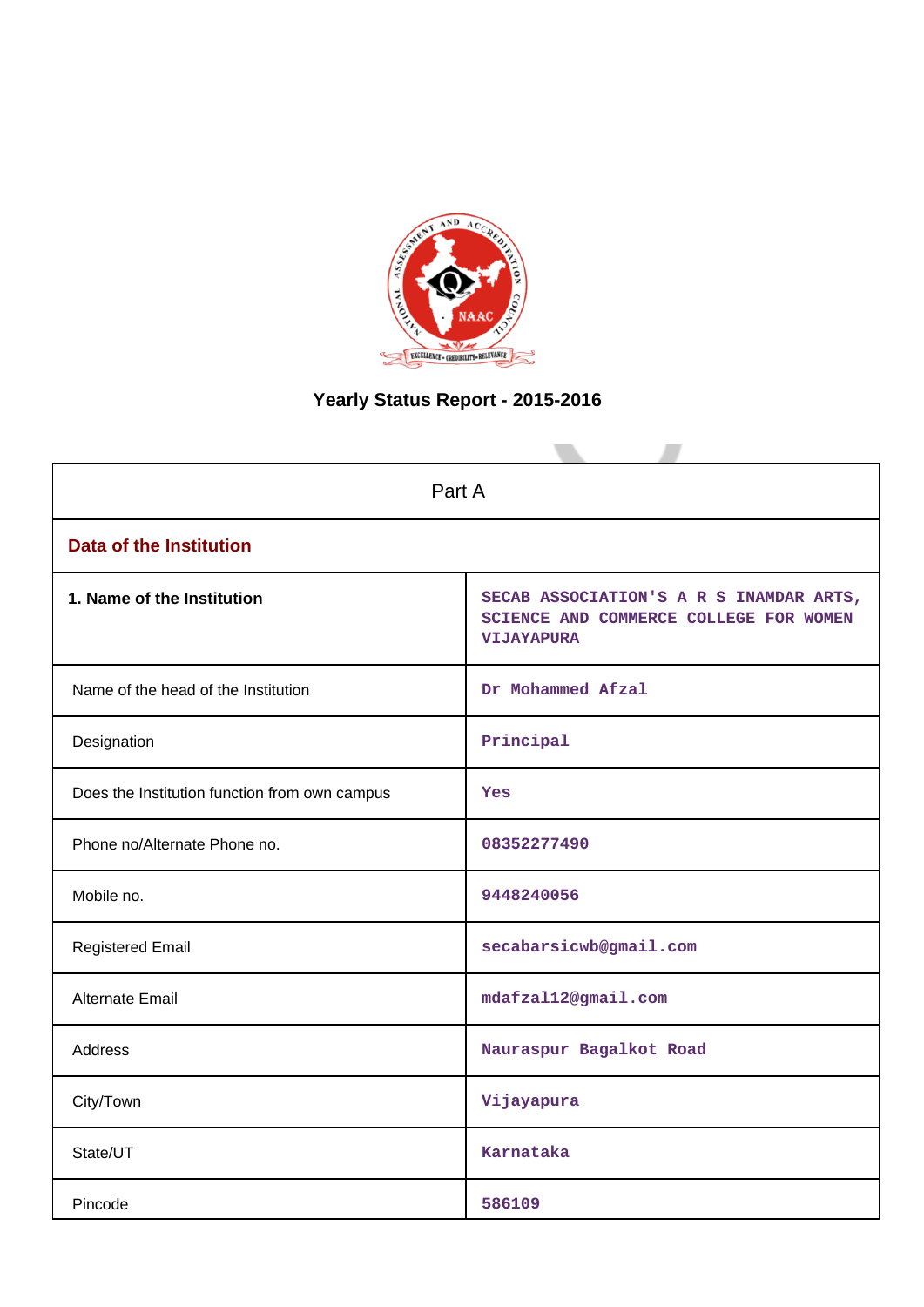| 2. Institutional Status                                  |                                                              |             |                                                                           |                                                                                   |                   |  |
|----------------------------------------------------------|--------------------------------------------------------------|-------------|---------------------------------------------------------------------------|-----------------------------------------------------------------------------------|-------------------|--|
| Affiliated / Constituent                                 |                                                              |             | Affiliated                                                                |                                                                                   |                   |  |
| Type of Institution                                      |                                                              |             | Women                                                                     |                                                                                   |                   |  |
| Location                                                 |                                                              |             | Urban                                                                     |                                                                                   |                   |  |
| <b>Financial Status</b>                                  |                                                              |             | state                                                                     |                                                                                   |                   |  |
| Name of the IQAC co-ordinator/Director                   |                                                              |             | Dr C L Patil                                                              |                                                                                   |                   |  |
| Phone no/Alternate Phone no.                             |                                                              |             | 08352271389                                                               |                                                                                   |                   |  |
| Mobile no.                                               |                                                              |             | 9449534987                                                                |                                                                                   |                   |  |
| <b>Registered Email</b>                                  |                                                              |             | plchidambar@gmail.com                                                     |                                                                                   |                   |  |
| <b>Alternate Email</b>                                   |                                                              |             | malghan984@gmail.com                                                      |                                                                                   |                   |  |
| 3. Website Address                                       |                                                              |             |                                                                           |                                                                                   |                   |  |
|                                                          | Web-link of the AQAR: (Previous Academic Year)               |             |                                                                           | http://arsi.secab.org/pdf/AQAR-2014-15.<br>pdf                                    |                   |  |
| 4. Whether Academic Calendar prepared during<br>the year |                                                              |             | Yes                                                                       |                                                                                   |                   |  |
| Weblink:                                                 | if yes, whether it is uploaded in the institutional website: |             |                                                                           | http://arsi.secab.org/pdf/supporting/Pa<br>rt-A%204-%20Calender%20of%20Events.pdf |                   |  |
| <b>5. Accrediation Details</b>                           |                                                              |             |                                                                           |                                                                                   |                   |  |
| Cycle                                                    | Grade                                                        | <b>CGPA</b> | Year of                                                                   | Validity                                                                          |                   |  |
|                                                          |                                                              |             | Accrediation                                                              | Period From                                                                       | Period To         |  |
| 1                                                        | $B+$                                                         | 2.76        | 2004                                                                      | 16-Sep-2004                                                                       | 15-Sep-2009       |  |
| $\overline{\mathbf{2}}$                                  | в                                                            | 2.48        | 2014                                                                      | $05 - May - 2014$                                                                 | $04 - May - 2019$ |  |
| 6. Date of Establishment of IQAC                         |                                                              |             | 16-Nov-2004                                                               |                                                                                   |                   |  |
| 7. Internal Quality Assurance System                     |                                                              |             |                                                                           |                                                                                   |                   |  |
|                                                          |                                                              |             | Quality initiatives by IQAC during the year for promoting quality culture |                                                                                   |                   |  |
| Item /Title of the quality initiative by                 |                                                              |             | Date & Duration                                                           | Number of participants/ beneficiaries                                             |                   |  |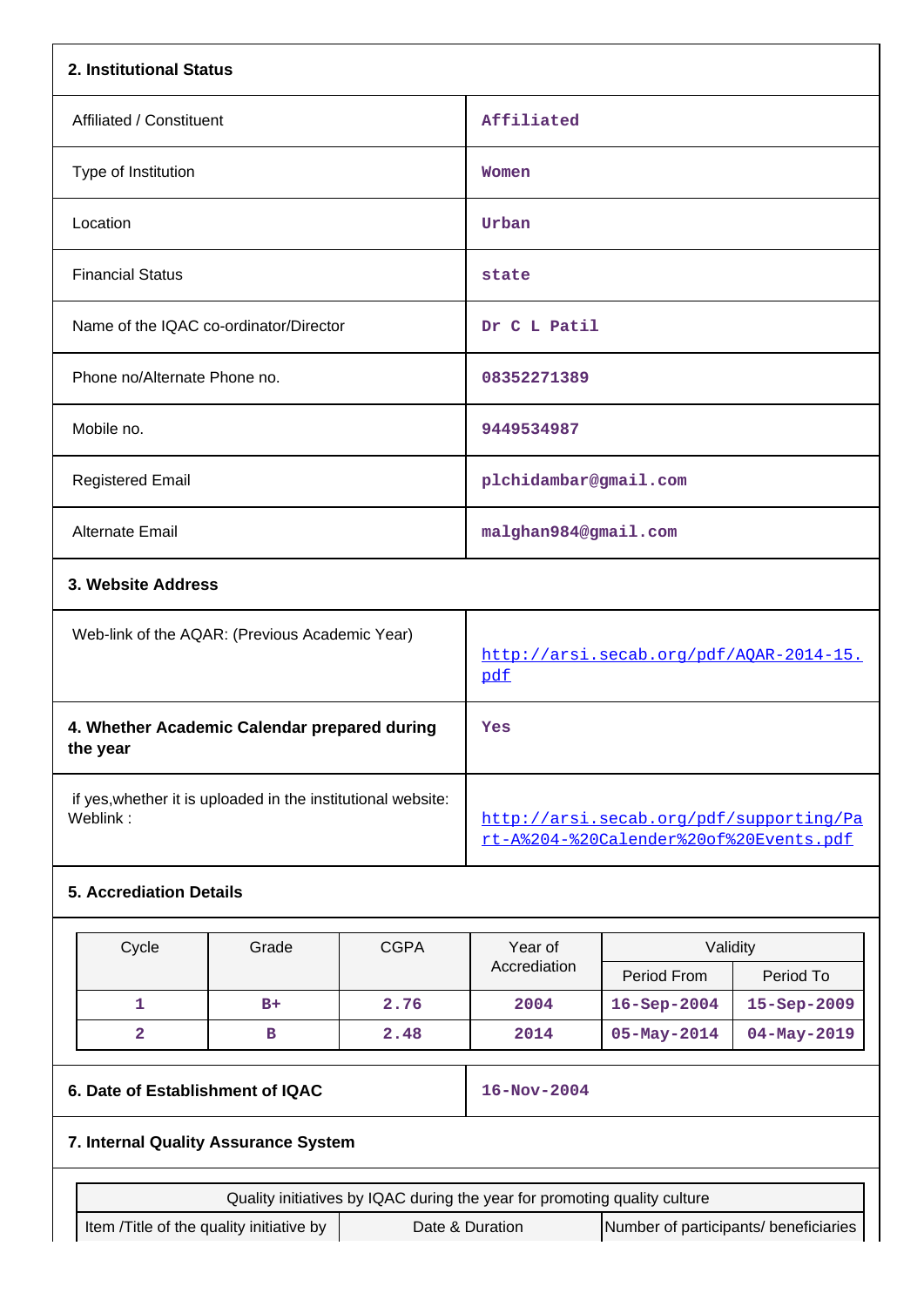| <b>IQAC</b>                                                                                                        |                                                                                                                                         |  |           |                       |  |                                |        |  |  |  |
|--------------------------------------------------------------------------------------------------------------------|-----------------------------------------------------------------------------------------------------------------------------------------|--|-----------|-----------------------|--|--------------------------------|--------|--|--|--|
| Thrust on minor research<br>projects by the faculty<br>under CPE                                                   |                                                                                                                                         |  |           | 31-Aug-2015<br>12     |  | 5                              |        |  |  |  |
| Industrial and Academic<br>Visits : 1.                                                                             |                                                                                                                                         |  |           | 14-Oct-2015<br>1      |  |                                | 20     |  |  |  |
|                                                                                                                    | 8. Provide the list of Special Status conferred by Central/ State Government-<br>UGC/CSIR/DST/DBT/ICMR/TEQIP/World Bank/CPE of UGC etc. |  |           |                       |  |                                |        |  |  |  |
| Institution/Departmen<br>t/Faculty                                                                                 | Scheme                                                                                                                                  |  |           | <b>Funding Agency</b> |  | Year of award with<br>duration | Amount |  |  |  |
| <b>NIL</b>                                                                                                         | <b>NIL</b>                                                                                                                              |  |           | <b>NIL</b>            |  | 2015<br>0                      | 0      |  |  |  |
|                                                                                                                    |                                                                                                                                         |  |           | No Files Uploaded !!! |  |                                |        |  |  |  |
| 9. Whether composition of IQAC as per latest<br>Yes<br><b>NAAC</b> guidelines:                                     |                                                                                                                                         |  |           |                       |  |                                |        |  |  |  |
| Upload latest notification of formation of IQAC                                                                    |                                                                                                                                         |  |           | View File             |  |                                |        |  |  |  |
| year :                                                                                                             | 10. Number of IQAC meetings held during the                                                                                             |  |           | 5                     |  |                                |        |  |  |  |
| The minutes of IQAC meeting and compliances to the<br>decisions have been uploaded on the institutional<br>website |                                                                                                                                         |  |           | Yes                   |  |                                |        |  |  |  |
| Upload the minutes of meeting and action taken report                                                              |                                                                                                                                         |  | View File |                       |  |                                |        |  |  |  |
| during the year?                                                                                                   | 11. Whether IQAC received funding from any of<br>the funding agency to support its activities                                           |  |           | <b>No</b>             |  |                                |        |  |  |  |
|                                                                                                                    | 12. Significant contributions made by IQAC during the current year(maximum five bullets)                                                |  |           |                       |  |                                |        |  |  |  |

**Implementation of NAAC Peer Team recommendations: 1. Certificate/Value Added Courses started. 2. Grants for Research Projects through UGC CPE. 3. Extension and Outreach programmes. 4. Career Counselling and Guidance.**

# [View File](https://assessmentonline.naac.gov.in/public/Postacc/Contribution/1626_Contribution.xlsx)

**13. Plan of action chalked out by the IQAC in the beginning of the academic year towards Quality Enhancement and outcome achieved by the end of the academic year**

| Plan of Action                       | Achivements/Outcomes                   |  |  |
|--------------------------------------|----------------------------------------|--|--|
| Proposals to be submitted to UGC for | Proposals by five Associate professors |  |  |
| MRPs.                                | have been submitted online to the UGC  |  |  |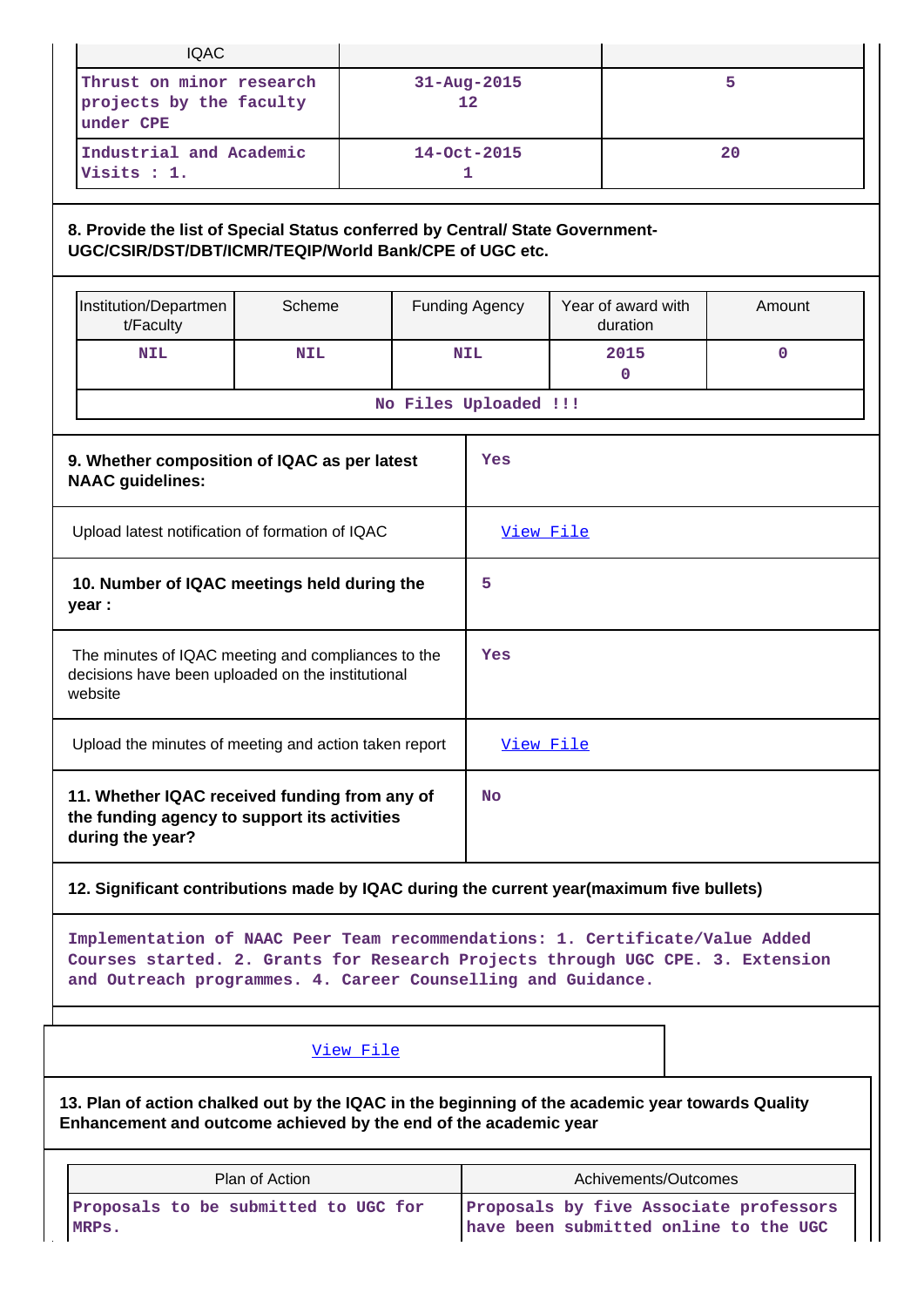|                                                                                                                      | for approval and sanction. 1. Dept of<br>Mathematics: Dr. S. H. Malghan. 2. Dept<br>of English: Prof. M. T. Kotnis. 3. Dept<br>of Kannada: Prof I. G. Kodekalmath. 4.<br>Dept of Sanskrit: Dr. S. H. Khakhandki.<br>5. Dept of Hindi: Prof. H. M. Khadri.<br>Besides, the following faculty were<br>allotted UGC CPE grants for taking up<br>Research Projects: 1. Dept of Urdu: Dr.<br>Hajira Parveen 2. Dept of Arabic: Prof<br>S. M. Mulla. 3. Dept of Kannada: Prof.<br>I. G. Kodekalmath. 4. Dept of<br>H.Science: Prof Z. T. Kazi. 5. Dept of<br>Zoology: Dr. G. S. Lendi. |
|----------------------------------------------------------------------------------------------------------------------|----------------------------------------------------------------------------------------------------------------------------------------------------------------------------------------------------------------------------------------------------------------------------------------------------------------------------------------------------------------------------------------------------------------------------------------------------------------------------------------------------------------------------------------------------------------------------------|
| To Start New Letter of the College                                                                                   | Editorial Board was formed and<br>Prof(Smt) Roshan Ara, Principal, as<br>Chief Editor and the responsibility was<br>given to Prof. H. K. Yadahalli to work<br>out the plan and structure of the News<br>Letter. The other Editorial members<br>were: Prof. M. T. Kotnis, Prof. M. S.<br>Metri, & Prof. C. L. Patil. And<br>Quarterly Newsletters: Horizon is being<br>published.                                                                                                                                                                                                 |
| More ICT facilities in Classes                                                                                       | A few more of the classrooms were<br>upgraded with ICT facilities. And<br>teaching faculty was advised to make<br>use of e-learning resources from the<br>library.                                                                                                                                                                                                                                                                                                                                                                                                               |
| Enhancing Value Based Education<br>Programme                                                                         | To inculcate Social, religious, and<br>human values among students, special<br>lectures were arranged inviting<br>resources persons and scholars to<br>deliver talk on these subjects.                                                                                                                                                                                                                                                                                                                                                                                           |
| Result Improvements                                                                                                  | The annual result of the college has<br>shown a significant improvement. This<br>year also the college has secured 1st<br>and 2nd Rank to the University. And the<br>overall percentage of the college is<br>higher (more than 90% compared to the<br>overall percentage of the University).<br>View File                                                                                                                                                                                                                                                                        |
|                                                                                                                      |                                                                                                                                                                                                                                                                                                                                                                                                                                                                                                                                                                                  |
| 14. Whether AQAR was placed before statutory<br>body?                                                                | Yes                                                                                                                                                                                                                                                                                                                                                                                                                                                                                                                                                                              |
| Name of Statutory Body                                                                                               | <b>Meeting Date</b>                                                                                                                                                                                                                                                                                                                                                                                                                                                                                                                                                              |
| Governing Council of the College                                                                                     | $16 - Jan - 2016$                                                                                                                                                                                                                                                                                                                                                                                                                                                                                                                                                                |
| 15. Whether NAAC/or any other accredited<br>body(s) visited IQAC or interacted with it to<br>assess the functioning? | <b>No</b>                                                                                                                                                                                                                                                                                                                                                                                                                                                                                                                                                                        |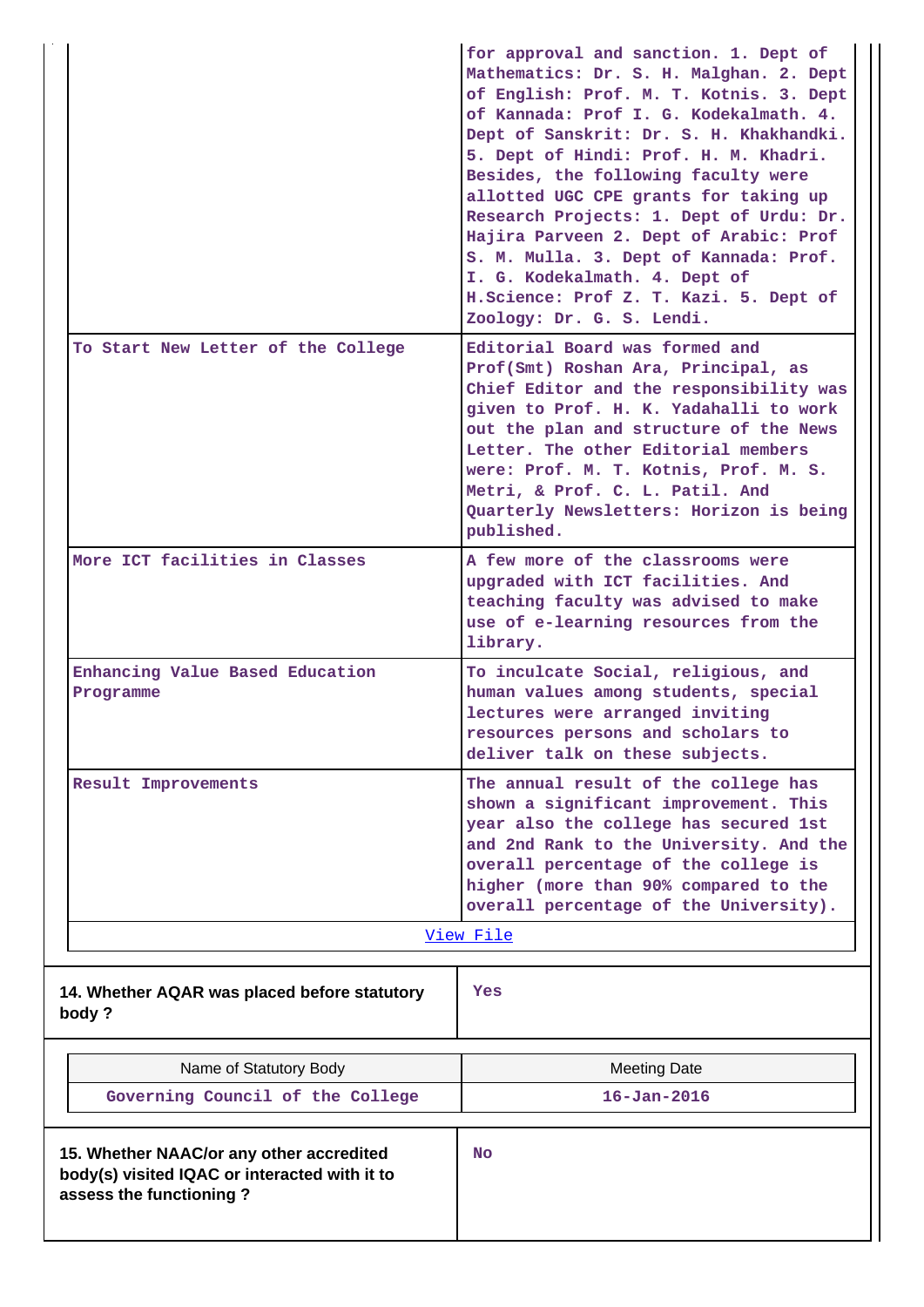| 16. Whether institutional data submitted to<br>AISHE:                                               | Yes                                                                                                                                                                                                                                                          |
|-----------------------------------------------------------------------------------------------------|--------------------------------------------------------------------------------------------------------------------------------------------------------------------------------------------------------------------------------------------------------------|
| Year of Submission                                                                                  | 2016                                                                                                                                                                                                                                                         |
| Date of Submission                                                                                  | $17 - \text{Feb} - 2016$                                                                                                                                                                                                                                     |
| 17. Does the Institution have Management<br><b>Information System?</b>                              | Yes                                                                                                                                                                                                                                                          |
| If yes, give a brief descripiton and a list of modules<br>currently operational (maximum 500 words) | MIS was initiated during (2014/15 ) but<br>due to some technical glitches basic<br>operations of library management could<br>only be achieved. It is intended to<br>expand MIS for academic and<br>administrative applications from the<br>year (2015 / 16). |

**Part B** 

# **CRITERION I – CURRICULAR ASPECTS**

#### **1.1 – Curriculum Planning and Implementation**

 1.1.1 – Institution has the mechanism for well planned curriculum delivery and documentation. Explain in 500 words

 **As stated in the report of AQAR of 2014-15 the college takes up the task of delivering the curriculum in well planned and documented form. Since the curriculum is designed by the university, the college has limited role in the designing of curriculum. However with the profound experience and expertise attained by the faculty, it tries to see through the syllabi of each subject critically and tries to find out its short comings and the areas where rethinking is required. Therefore every teacher tries to deliver the curriculum in as more rational and practical way so that the subject does not lose its real utility is transferred effectively to the students. Hence we try to ensure its affectivity in by following strategy shown through bridge course in the every academic year, tries fill the gap between the lower (eligibility) course (pre-university level) and the level of knowledge expected for the degree course of B.A, B.Sc, B.Com. In every subject the teachers train to give the standard connectivity to the previous course passed and ensure that the student attained the level of knowledge expected for the present course. • A special care is also taken to deliver the curriculum according to the learning ability and level of the students. • The teachers take care to elevate all the students' uniformly, so that the gap between slow learners and advanced learners is minimized. • Remedial classes as usual will help in overcoming the backwardness of some weak students. • At the same time in many subjects we try to go beyond the range of curriculum to serve the real purpose of the program otherwise some limitations in the curriculum might hamper such possibilities. • Professionalism and the practical utility of the subject in the professional world are always addressed separately. This is also served by conducting some special lectures, seminars and workshops. • The teacher is always motivates the students to make use of e-learning facilities like Google to enhance and update the applicability of the curriculum. • In some subjects the college takes initiative in adding some topics which will help in increasing the usefulness of the curriculum. • Updating the library with latest study material available**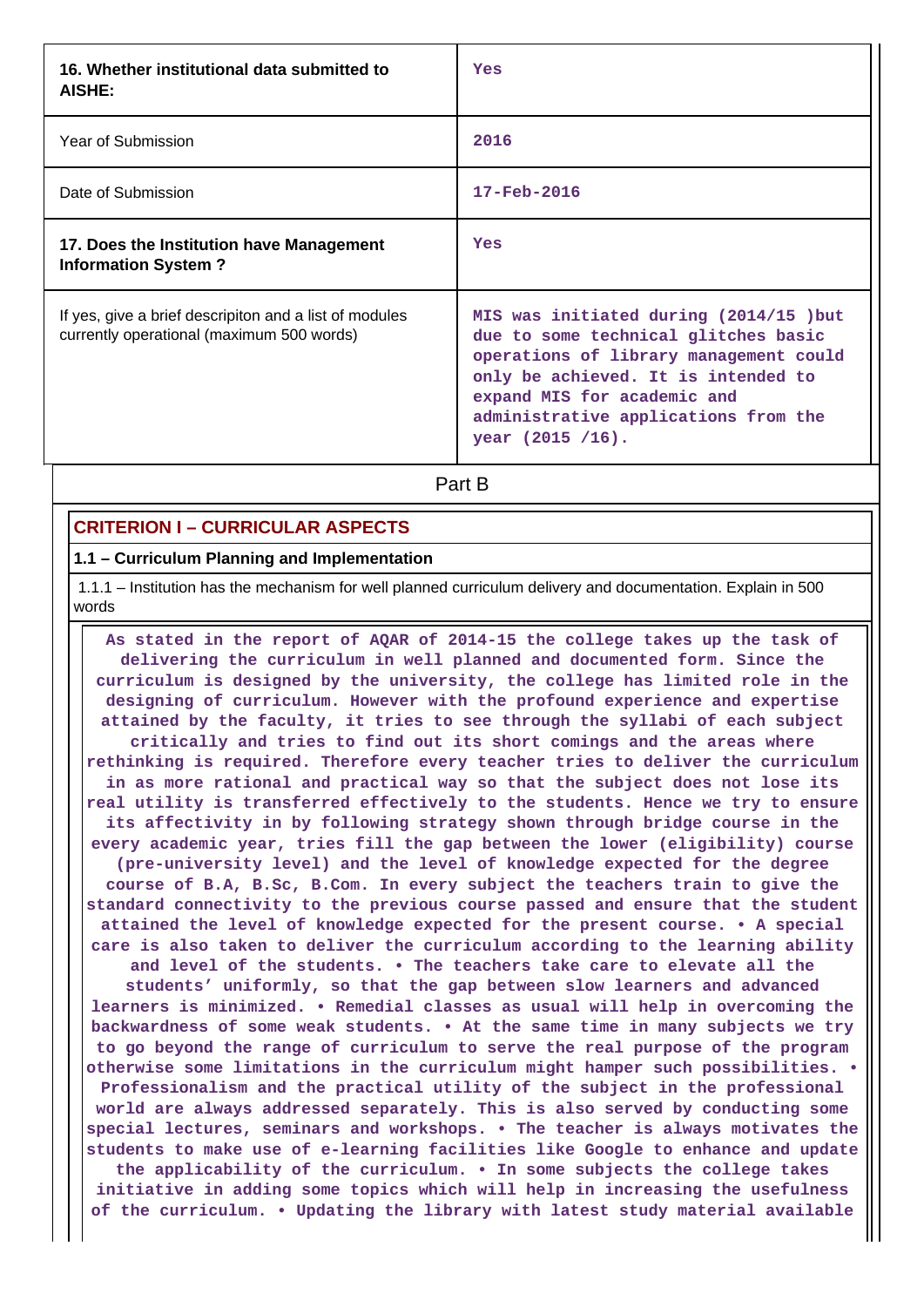**on the subject is also done. • In some subjects like languages, the teacher tries to ensure delivering curriculum by a subject teacher who belongs to the aspect of unit being taught. • The students of this college belong to the following categories like rural areas 10% minority 80% and backward classes 10% hence the curriculum thought it is common to all categories, the college tries to make specific needs of the students coming from different background. • Through systematic lesson planning and annual planning the curriculum is delivered effectively. And also study tours, industrial visits and visits to the government institutions like Zilla Panchayath, City Corporation, hospital etc these are help us in delivering curriculum more effectively.**

| 1.1.2 - Certificate/ Diploma Courses introduced during the academic year |                                                                                                                                                                          |                                           |           |                                                                 |                                       |  |  |  |
|--------------------------------------------------------------------------|--------------------------------------------------------------------------------------------------------------------------------------------------------------------------|-------------------------------------------|-----------|-----------------------------------------------------------------|---------------------------------------|--|--|--|
| Certificate                                                              | Diploma Courses                                                                                                                                                          | Dates of<br>Introduction                  | Duration  | Focus on employ<br>ability/entreprene<br>urship                 | Skill<br>Development                  |  |  |  |
| <b>Fashion Art</b><br>Costume<br>Designing                               | $\mathbf{O}$                                                                                                                                                             | 15/09/2015                                | 30        | Focus on emp<br>loyability                                      | Designing of<br>Cloths                |  |  |  |
| <b>Basic</b><br>Electronic                                               | $\mathbf 0$                                                                                                                                                              | 15/09/2015                                | 30        | Focus on emp<br>loyability                                      | Repairing of<br>electronic<br>gadgets |  |  |  |
| Cash Book<br>Writing                                                     | $\mathbf{0}$                                                                                                                                                             | 01/03/2016                                | 13        | Focus on emp<br>loyability                                      | Writing<br>account                    |  |  |  |
| 1.2 - Academic Flexibility                                               |                                                                                                                                                                          |                                           |           |                                                                 |                                       |  |  |  |
|                                                                          | 1.2.1 - New programmes/courses introduced during the academic year                                                                                                       |                                           |           |                                                                 |                                       |  |  |  |
| Dates of Introduction<br>Programme/Course<br>Programme Specialization    |                                                                                                                                                                          |                                           |           |                                                                 |                                       |  |  |  |
| No Data Entered/Not Applicable !!!                                       |                                                                                                                                                                          |                                           |           |                                                                 |                                       |  |  |  |
|                                                                          |                                                                                                                                                                          | No file uploaded.                         |           |                                                                 |                                       |  |  |  |
|                                                                          | 1.2.2 - Programmes in which Choice Based Credit System (CBCS)/Elective course system implemented at the<br>affiliated Colleges (if applicable) during the academic year. |                                           |           |                                                                 |                                       |  |  |  |
|                                                                          | Name of programmes adopting<br><b>CBCS</b>                                                                                                                               | Programme Specialization                  |           | Date of implementation of<br><b>CBCS/Elective Course System</b> |                                       |  |  |  |
|                                                                          | No Data Entered/Not Applicable !!!                                                                                                                                       |                                           |           |                                                                 |                                       |  |  |  |
|                                                                          | 1.2.3 - Students enrolled in Certificate/ Diploma Courses introduced during the year                                                                                     |                                           |           |                                                                 |                                       |  |  |  |
|                                                                          |                                                                                                                                                                          | Certificate                               |           |                                                                 | Diploma Course                        |  |  |  |
|                                                                          | <b>Number of Students</b>                                                                                                                                                | 37                                        |           | 0                                                               |                                       |  |  |  |
| 1.3 - Curriculum Enrichment                                              |                                                                                                                                                                          |                                           |           |                                                                 |                                       |  |  |  |
|                                                                          | 1.3.1 – Value-added courses imparting transferable and life skills offered during the year                                                                               |                                           |           |                                                                 |                                       |  |  |  |
|                                                                          | <b>Value Added Courses</b>                                                                                                                                               | Date of Introduction                      |           |                                                                 | Number of Students Enrolled           |  |  |  |
|                                                                          | <b>Basic Electronic</b>                                                                                                                                                  | 15/09/2015                                |           | 11                                                              |                                       |  |  |  |
|                                                                          |                                                                                                                                                                          |                                           | View File |                                                                 |                                       |  |  |  |
|                                                                          | 1.3.2 - Field Projects / Internships under taken during the year                                                                                                         |                                           |           |                                                                 |                                       |  |  |  |
|                                                                          | Project/Programme Title                                                                                                                                                  | Programme Specialization                  |           | No. of students enrolled for Field<br>Projects / Internships    |                                       |  |  |  |
|                                                                          | BA                                                                                                                                                                       | Visit to Adil shahi<br>monuments (Dept of |           |                                                                 | 80                                    |  |  |  |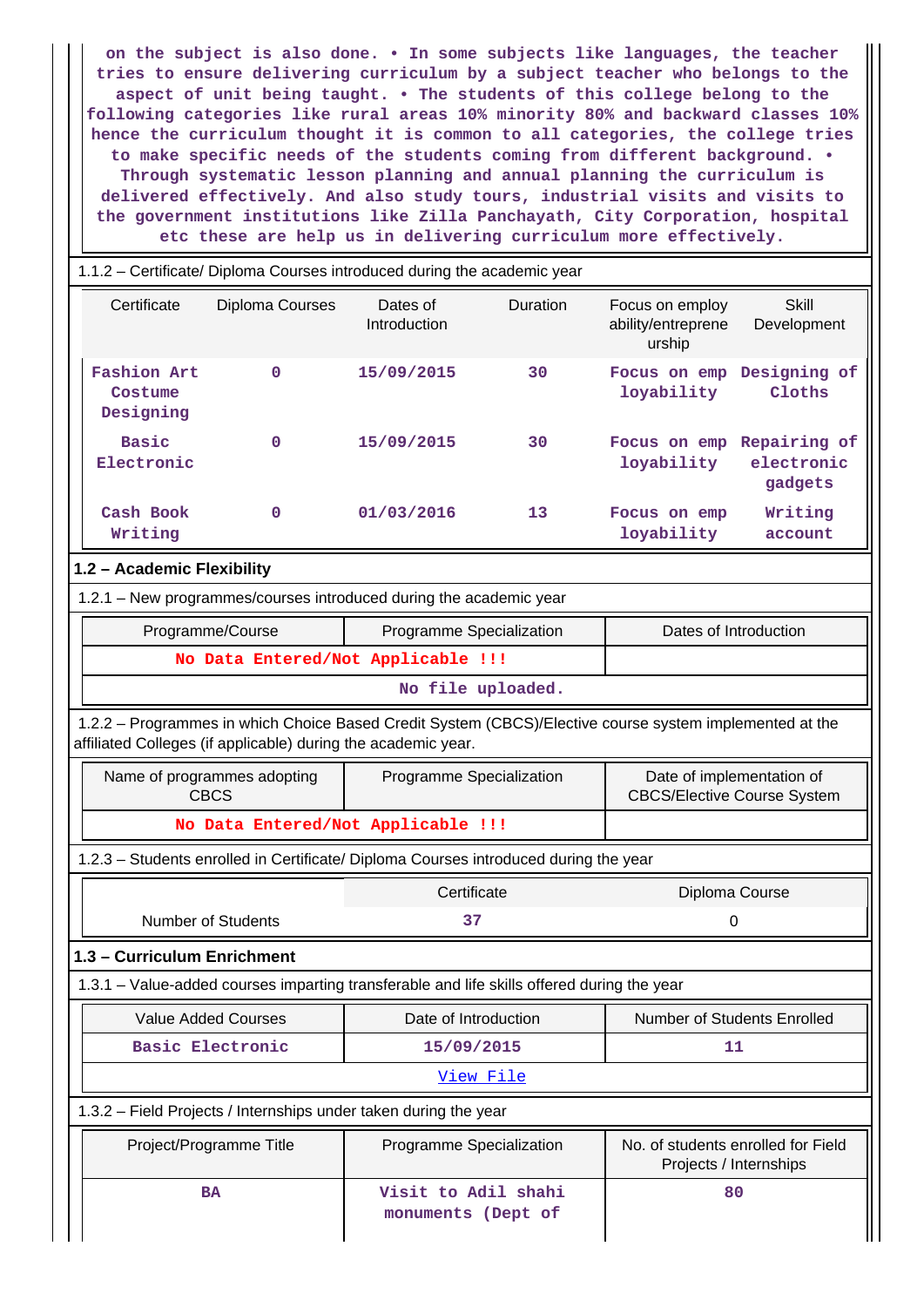|           | History)                                                                 |    |  |  |  |
|-----------|--------------------------------------------------------------------------|----|--|--|--|
| <b>BA</b> | Primary School visit to<br>identify slow learners<br>(Dept of Education) | 20 |  |  |  |
| View File |                                                                          |    |  |  |  |

### **1.4 – Feedback System**

1.4.1 – Whether structured feedback received from all the stakeholders.

| Students  | Yes |
|-----------|-----|
| Teachers  | No  |
| Employers | No  |
| Alumni    | Yes |
| Parents   | Yes |

 1.4.2 – How the feedback obtained is being analyzed and utilized for overall development of the institution? (maximum 500 words)

#### Feedback Obtained

**Students feedback: The Students have made the following suggestions in their feedback. • Upgrading the college infrastructure • Provide separate rest room for students of the college • Arranging more educational visits and tours from the college • Providing an adequate facility of drinking water at the college campus • The college has to provide adequate books for the study of all departments. • The college has to provide extra facilities for the subjects. Parent's feedback: The Annual meeting of the parents association was held on 12th December at the Badminton hall of the college. It was held at 430pm. The meeting was attended by 18 members of the association. The meeting began with a welcome speech by prof M.T.Kotnis, the cocoordinator of the parents council. It was followed by the speeches by the parents who shared their views about the college and its academic efforts. They came out with following suggestions. 1. All the parents unanimously agreed that the college is doing well in teaching learning aspects. 2. One parent suggested the college to initiate post graduate courses. 3. One parent suggested providing separate teaching for English medium students. 4. Another parent requested the college to provide more books to the poor and extraordinary students. 5. One parent of a science student suggested the college to prepare teaching aids models for effective teaching. It was followed by the speech of the Principal Dr, Roshan Ara who promised the parents that the college would take appropriate steps to solve the problems raised by the parents. She also assured to provide the facilities required by the students. The meeting ended with vote of thanks by Dr. Md Afzal vice principal of the college. Alumni Meeting: The Annual meeting of the alumni association was held on 3rd December 2015. The meeting was attended by 27 members of the alumni association. The meeting was held at 4pm at the library hall. The meeting was chaired by Dr, (Smt) Roshan Ara. Prof Md Afzal, Vice Principal and other senior members of the meeting including prof, M.T.Kotnis, coordinator of Alumni association were presented the meeting. Prof M.T.Kotnis welcomed the members Minutes of the previous meeting were read. It was followed by the feedback of the students , 07 students made the following suggestions, 1. More emphasis should be given on the practical aspect of teaching particularly in science subjects. 2. Students may be given training for basic computer application. 3. More opportunities should be given for the students to speak on different occasions. 4. Campus interviews should be conducted to provide job opportunities. • It was followed by a talk of the principal who assured to the alumni that the college will look in to the needs of the students, and she also assured proper action. • The VicePrincipal of the college Prof Md Afzal**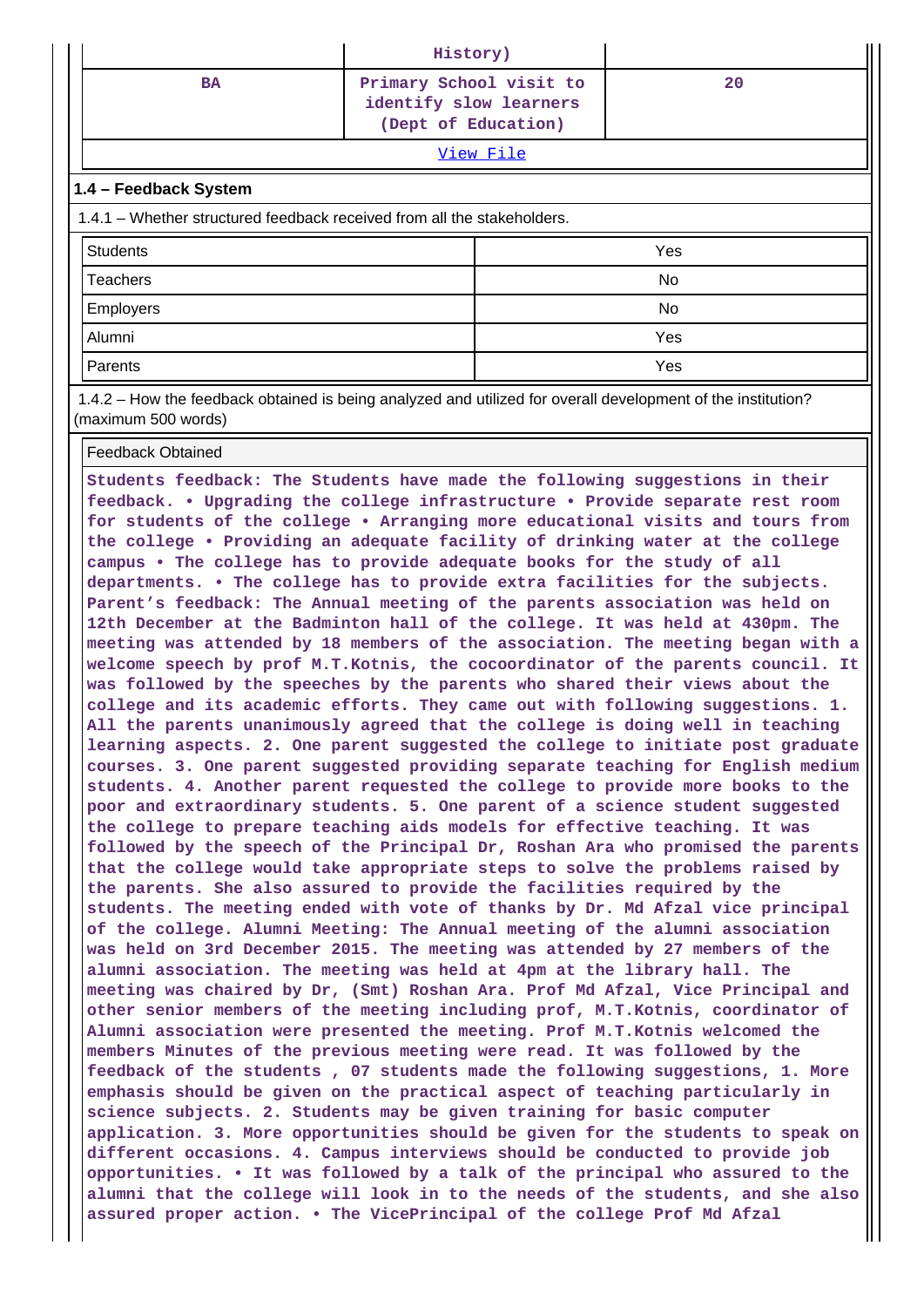**explained the students about the infrastructural developments works undertaken by the college to provide better infrastructure.**

# **CRITERION II – TEACHING- LEARNING AND EVALUATION**

### **2.1 – Student Enrolment and Profile**

### 2.1.1 – Demand Ratio during the year

| Name of the<br>Programme | Programme<br>Specialization | Number of seats<br>available | Number of<br>Application received | <b>Students Enrolled</b> |  |  |  |
|--------------------------|-----------------------------|------------------------------|-----------------------------------|--------------------------|--|--|--|
| <b>BA</b>                | Arts                        | 240                          | 95                                | 95                       |  |  |  |
| <b>BSC</b>               | Science                     | 120                          | 89                                | 89                       |  |  |  |
| <b>BCom</b>              | Commerce                    | 50                           | 28                                | 28                       |  |  |  |
|                          | View File                   |                              |                                   |                          |  |  |  |

### **2.2 – Catering to Student Diversity**

| 2.2.1 – Student - Full time teacher ratio (current year data) |                                                              |                                                              |                                                                                                  |                                                                                                  |                                                             |  |  |
|---------------------------------------------------------------|--------------------------------------------------------------|--------------------------------------------------------------|--------------------------------------------------------------------------------------------------|--------------------------------------------------------------------------------------------------|-------------------------------------------------------------|--|--|
| Year                                                          | Number of<br>students enrolled<br>in the institution<br>(UG) | Number of<br>students enrolled<br>in the institution<br>(PG) | Number of<br>fulltime teachers<br>available in the<br>institution<br>teaching only UG<br>courses | Number of<br>fulltime teachers<br>available in the<br>institution<br>teaching only PG<br>courses | Number of<br>teachers<br>teaching both UG<br>and PG courses |  |  |
| 2015                                                          | 545                                                          |                                                              | 41                                                                                               |                                                                                                  |                                                             |  |  |

# **2.3 – Teaching - Learning Process**

 2.3.1 – Percentage of teachers using ICT for effective teaching with Learning Management Systems (LMS), Elearning resources etc. (current year data)

| Number of<br>Teachers on Roll | Number of<br>teachers using<br>ICT (LMS, e-<br>Resources) | <b>ICT Toolsand</b><br>resources<br>available | Number of ICT<br>enabled<br><b>Classrooms</b> | Numberof smart<br>classrooms | E-resources and<br>techniques used |
|-------------------------------|-----------------------------------------------------------|-----------------------------------------------|-----------------------------------------------|------------------------------|------------------------------------|
| 41                            | 22                                                        | 10                                            |                                               |                              |                                    |

### 2.3.2 – Students mentoring system available in the institution? Give details. (maximum 500 words)

 Student Mentoring System: The system is available at the institute since 2014 and is operational vibrantly. The following are the salient features of mentoring system at this institute: a) At the beginning of the college, the new entrants are made aware of the system. b) Each faculty is given the responsibility of mentoring 1520 students. These students or mentees remain with their mentors till they complete their degree. The Mentoring process is as under 1) Dept of Psychology and at time specialist in the subject of counselling take lead in briefing the mentors about their jobs .These includes basic dos and don'ts. They are in written form. 2)The mentor/mentee relationship is informal. They monitor the students approximately once in a month. 3) During the interaction mentors have a clear picture about their physical health condition as is available in writing. The academic progress is also written. Additionally, the mentor has interaction with the subject teachers and gets to know if any deviations are found in the mentee, that needs talking. 4) Mentors make it a point to tell the students to make best use of time available to them to make effective use of resources available at the college like (e learning, taking part in NSS, Social /Cultural activities sports) so as affair a balanced outlook of the life. 5)Though not always the teachers intimate the mentees to understand the importance of human values in life. The ultimate purpose of mentor/mentee relationship at this college has been to create an intimate bond .A bond that is cherished by all the students.

| Number of students enrolled in the<br>institution | Number of fulltime teachers | Mentor: Mentee Ratio |  |  |
|---------------------------------------------------|-----------------------------|----------------------|--|--|
| 545                                               |                             | 1:25                 |  |  |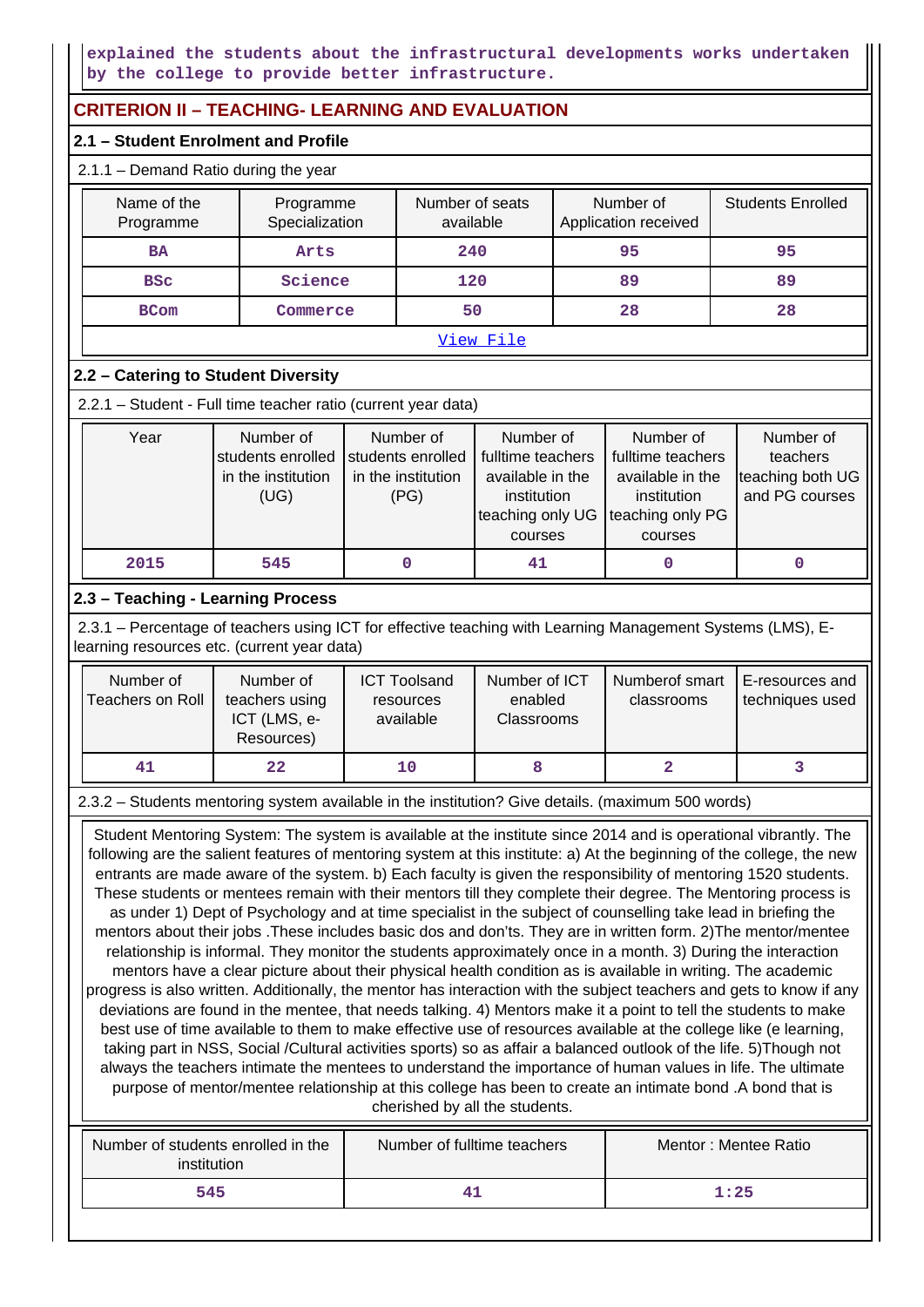| 2.4 - Teacher Profile and Quality                                                                                                                                                              |                                                                                                            |                         |                   |           |                                                                                                                                                    |                                                                                       |                                                                                 |  |  |
|------------------------------------------------------------------------------------------------------------------------------------------------------------------------------------------------|------------------------------------------------------------------------------------------------------------|-------------------------|-------------------|-----------|----------------------------------------------------------------------------------------------------------------------------------------------------|---------------------------------------------------------------------------------------|---------------------------------------------------------------------------------|--|--|
| 2.4.1 - Number of full time teachers appointed during the year                                                                                                                                 |                                                                                                            |                         |                   |           |                                                                                                                                                    |                                                                                       |                                                                                 |  |  |
| No. of sanctioned<br>positions                                                                                                                                                                 |                                                                                                            | No. of filled positions | Vacant positions  |           | Positions filled during<br>the current year                                                                                                        |                                                                                       | No. of faculty with<br>Ph.D                                                     |  |  |
| 36                                                                                                                                                                                             |                                                                                                            | 29                      | 7                 |           | 7                                                                                                                                                  |                                                                                       | 7                                                                               |  |  |
| 2.4.2 - Honours and recognition received by teachers (received awards, recognition, fellowships at State, National,<br>International level from Government, recognised bodies during the year) |                                                                                                            |                         |                   |           |                                                                                                                                                    |                                                                                       |                                                                                 |  |  |
| Year of Award                                                                                                                                                                                  | Name of full time teachers<br>receiving awards from<br>state level, national level,<br>international level |                         |                   |           | Designation                                                                                                                                        | Name of the award,<br>fellowship, received from<br>Government or recognized<br>bodies |                                                                                 |  |  |
| 2016                                                                                                                                                                                           | <b>NIL</b>                                                                                                 |                         |                   |           | Lecturer                                                                                                                                           |                                                                                       | <b>NIL</b>                                                                      |  |  |
|                                                                                                                                                                                                |                                                                                                            |                         | No file uploaded. |           |                                                                                                                                                    |                                                                                       |                                                                                 |  |  |
| 2.5 - Evaluation Process and Reforms                                                                                                                                                           |                                                                                                            |                         |                   |           |                                                                                                                                                    |                                                                                       |                                                                                 |  |  |
| 2.5.1 - Number of days from the date of semester-end/ year- end examination till the declaration of results during<br>the year                                                                 |                                                                                                            |                         |                   |           |                                                                                                                                                    |                                                                                       |                                                                                 |  |  |
| Programme Name                                                                                                                                                                                 |                                                                                                            | Programme Code          | Semester/year     |           | Last date of the last<br>semester-end/year-<br>end examination                                                                                     |                                                                                       | Date of declaration of<br>results of semester-<br>end/ year- end<br>examination |  |  |
| <b>BA</b>                                                                                                                                                                                      |                                                                                                            | 10                      | <b>ODD SEM</b>    |           | 17/12/2015                                                                                                                                         |                                                                                       | 03/02/2016                                                                      |  |  |
| <b>BSC</b>                                                                                                                                                                                     |                                                                                                            | 11                      | <b>ODD SEM</b>    |           | 17/12/2015                                                                                                                                         |                                                                                       | 03/02/2016                                                                      |  |  |
| <b>BCom</b>                                                                                                                                                                                    |                                                                                                            | 12                      | <b>ODD SEM</b>    |           | 17/12/2015                                                                                                                                         |                                                                                       | 03/02/2016                                                                      |  |  |
| <b>BA</b>                                                                                                                                                                                      |                                                                                                            | 10                      | <b>EVEN SEM</b>   |           | 28/06/2016                                                                                                                                         |                                                                                       | 18/07/2016                                                                      |  |  |
| <b>BSC</b>                                                                                                                                                                                     |                                                                                                            | 11                      | <b>EVEN SEM</b>   |           | 28/06/2016                                                                                                                                         |                                                                                       | 18/07/2016                                                                      |  |  |
| <b>BCom</b>                                                                                                                                                                                    |                                                                                                            | 12                      | <b>EVEN SEM</b>   |           | 28/06/2016                                                                                                                                         |                                                                                       | 18/07/2016                                                                      |  |  |
|                                                                                                                                                                                                |                                                                                                            |                         |                   | View File |                                                                                                                                                    |                                                                                       |                                                                                 |  |  |
| 2.5.2 - Reforms initiated on Continuous Internal Evaluation(CIE) system at the institutional level (250 words)                                                                                 |                                                                                                            |                         |                   |           |                                                                                                                                                    |                                                                                       |                                                                                 |  |  |
|                                                                                                                                                                                                |                                                                                                            |                         |                   |           | Mechanism of internal assessment is transparent and robust in terms of<br>frequency and variety. This college follows the directions issued by the |                                                                                       |                                                                                 |  |  |

**frequency and variety. This college follows the directions issued by the Akkamahadevi Women University, The transparency of internal assessment at the institute level is achieved by: • Evaluation process and basic eligibility conditions are made known to the students through a) University/College website b) displayed on notice boards at the college and c) counselling done at the class • This includes distribution of marks for theory, practical's, internal (examination) assessments, class tests etc. • Continuous assessment report for all the courses are displayed in respective laboratories/classrooms. 1) Staff meetings are conducted periodically to review the evaluation process. This process is founded on the following principles: • That entire gamut of evaluation process is done with great care and objectivity and that such evaluation is able to provide development inducing feedback to the students and the faculty as the case may be. • That the evaluation process would enhance healthy competency in the students. • Being aware that the level of knowledge and skills of the students vary in terms of their expression. The faculty is advised to gauge the students intrinsic abilities. 2) Faculty meetings, Chaired by Principal, discuss internal examination outcomes, where programme specific outcomes and course outcomes for each course of study. Such an exercise makes the internal assessment more transparent as also robust. Broadly the weightages**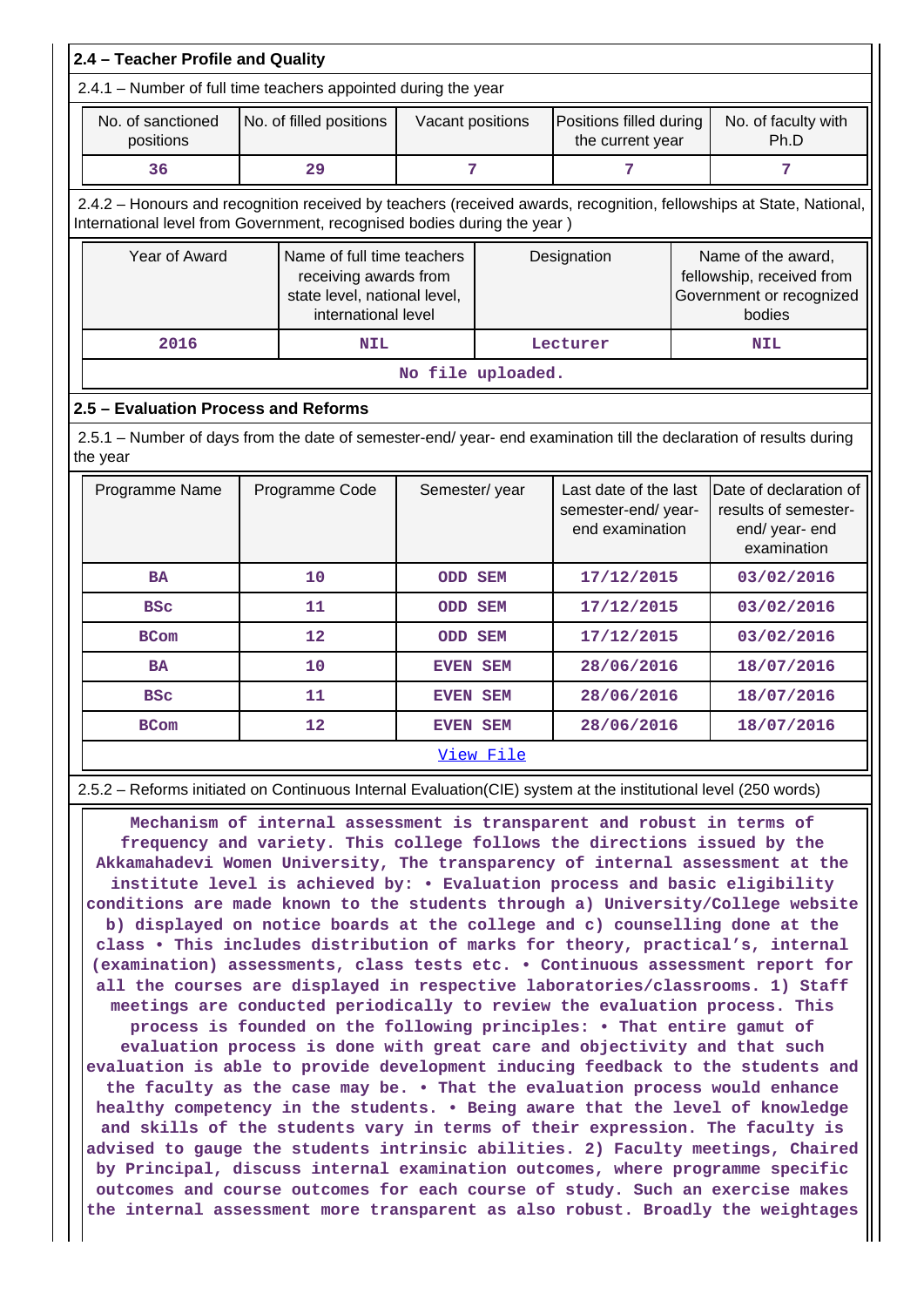**assigned to each component is as under. Sl.No Component Weightage 1 Internal Examinations 10 2 Attendance 05 3 Assignment/Project 05 At the end of each semester the consolidated marks are put up to the Principal for final scrutiny.**

 2.5.3 – Academic calendar prepared and adhered for conduct of Examination and other related matters (250 words)

 **Academic calendar prepared and adhered for conduct of Examination and other related matters. Academic calendar or the calendar of events is prepared before the academic session starts. To make the calendar, inputs are taken from the parent university, Govt.(State Central) calendars. Salient features of the college Academic Calendar are to bring out important dates of: 1. Admission 2. Bridge Course 3. Induction Program 4. Annual Function 5. Internal Tests 6. Celebration of various events like, Independence Day, Teacher's Day, Gandhi Jayanti etc. 7. NSS Camp 8. Medical exam, etc. Thus the preparation of the Academic Calendar helps in smooth functioning of the college.**

### **2.6 – Student Performance and Learning Outcomes**

<NA>

 2.6.1 – Program outcomes, program specific outcomes and course outcomes for all programs offered by the institution are stated and displayed in website of the institution (to provide the weblink)

### 2.6.2 – Pass percentage of students

| $\frac{1}{2}$     |                   |                             |                                                                       |                                                              |                 |  |  |  |  |  |  |
|-------------------|-------------------|-----------------------------|-----------------------------------------------------------------------|--------------------------------------------------------------|-----------------|--|--|--|--|--|--|
| Programme<br>Code | Programme<br>Name | Programme<br>Specialization | Number of<br>students<br>appeared in the<br>final year<br>examination | Number of<br>students passed<br>in final year<br>examination | Pass Percentage |  |  |  |  |  |  |
| 10                | <b>BA</b>         | Arts                        | 78                                                                    | 75                                                           | 96.15           |  |  |  |  |  |  |
| 11                | <b>BSC</b>        | Science                     | 55                                                                    | 44                                                           | 80              |  |  |  |  |  |  |
| 12                | <b>BCom</b>       |                             | 23                                                                    | 22                                                           | 96              |  |  |  |  |  |  |
| View File         |                   |                             |                                                                       |                                                              |                 |  |  |  |  |  |  |

### **2.7 – Student Satisfaction Survey**

 2.7.1 – Student Satisfaction Survey (SSS) on overall institutional performance (Institution may design the questionnaire) (results and details be provided as weblink)

# **CRITERION III – RESEARCH, INNOVATIONS AND EXTENSION**

### **3.1 – Resource Mobilization for Research**

**0**

3.1.1 – Research funds sanctioned and received from various agencies, industry and other organisations

| Nature of the Project | Duration | Name of the funding<br>agency | Total grant<br>sanctioned | Amount received<br>during the year |  |  |  |  |  |
|-----------------------|----------|-------------------------------|---------------------------|------------------------------------|--|--|--|--|--|
| Minor Projects        |          | <b>UGCCPE</b>                 | 3                         |                                    |  |  |  |  |  |
| Minor Projects        | 1        | <b>UGCCPE</b>                 | 0.3                       | 0.3                                |  |  |  |  |  |
| Minor Projects        |          | <b>UGCCPE</b>                 | 0.3                       | 0.3                                |  |  |  |  |  |
| Minor Projects        |          | <b>UGCCPE</b>                 | 0.3                       | 0.3                                |  |  |  |  |  |
| Minor Projects        |          | <b>UGCCPE</b>                 | 0.4                       | 0.4                                |  |  |  |  |  |
| Minor Projects        |          | <b>UGCCPE</b>                 | 0.4                       | 0.4                                |  |  |  |  |  |
| View File             |          |                               |                           |                                    |  |  |  |  |  |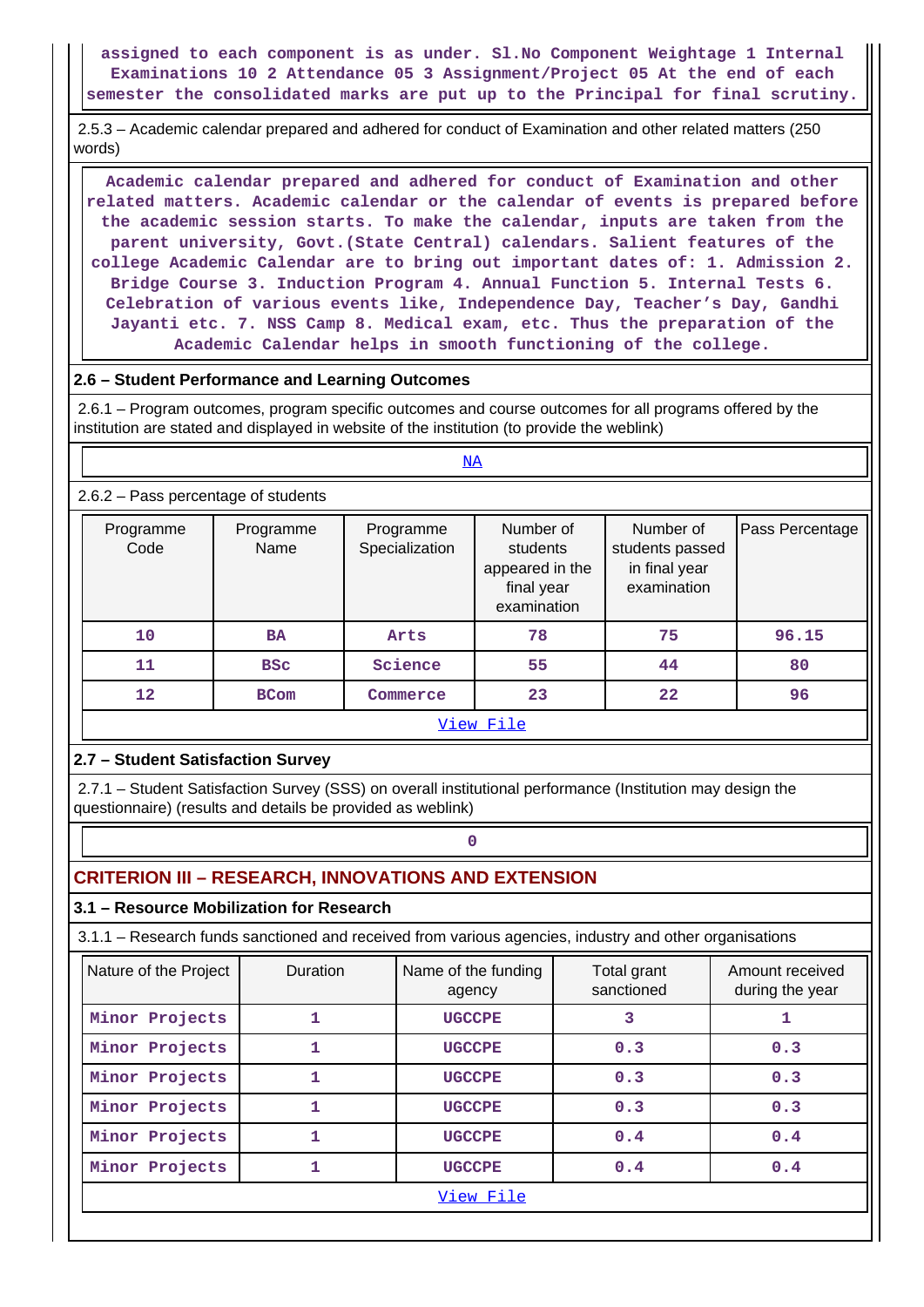| 3.2 - Innovation Ecosystem                                                                                                                                            |                    |                        |                   |                   |           |                         |                |                         |               |                                   |
|-----------------------------------------------------------------------------------------------------------------------------------------------------------------------|--------------------|------------------------|-------------------|-------------------|-----------|-------------------------|----------------|-------------------------|---------------|-----------------------------------|
| 3.2.1 - Workshops/Seminars Conducted on Intellectual Property Rights (IPR) and Industry-Academia Innovative<br>practices during the year                              |                    |                        |                   |                   |           |                         |                |                         |               |                                   |
| Title of workshop/seminar                                                                                                                                             |                    |                        |                   | Name of the Dept. |           |                         |                |                         | Date          |                                   |
|                                                                                                                                                                       | 0                  |                        |                   | 0                 |           |                         | 13/01/2016     |                         |               |                                   |
| 3.2.2 - Awards for Innovation won by Institution/Teachers/Research scholars/Students during the year                                                                  |                    |                        |                   |                   |           |                         |                |                         |               |                                   |
| Title of the innovation                                                                                                                                               |                    | Name of Awardee        |                   | Awarding Agency   |           |                         | Date of award  |                         |               | Category                          |
| <b>NIL</b>                                                                                                                                                            |                    | <b>NIL</b>             |                   | <b>NIL</b>        |           |                         | 18/10/2016     |                         |               | <b>NIL</b>                        |
|                                                                                                                                                                       |                    |                        |                   | No file uploaded. |           |                         |                |                         |               |                                   |
| 3.2.3 - No. of Incubation centre created, start-ups incubated on campus during the year                                                                               |                    |                        |                   |                   |           |                         |                |                         |               |                                   |
| Incubation<br>Center                                                                                                                                                  |                    | Name                   | Sponsered By      |                   |           | Name of the<br>Start-up |                | Nature of Start-<br>up  |               | Date of<br>Commencement           |
| <b>NIL</b>                                                                                                                                                            |                    | <b>NIL</b>             | <b>NIL</b>        |                   |           | <b>NIL</b>              |                | <b>NIL</b>              |               | 03/02/2016                        |
|                                                                                                                                                                       |                    |                        |                   | No file uploaded. |           |                         |                |                         |               |                                   |
| 3.3 - Research Publications and Awards                                                                                                                                |                    |                        |                   |                   |           |                         |                |                         |               |                                   |
| 3.3.1 - Incentive to the teachers who receive recognition/awards                                                                                                      |                    |                        |                   |                   |           |                         |                |                         |               |                                   |
|                                                                                                                                                                       | <b>State</b>       |                        |                   | National          |           |                         |                |                         | International |                                   |
|                                                                                                                                                                       | 0 <sub>0</sub>     |                        |                   | 00                |           |                         | 0 <sub>0</sub> |                         |               |                                   |
| 3.3.2 - Ph. Ds awarded during the year (applicable for PG College, Research Center)                                                                                   |                    |                        |                   |                   |           |                         |                |                         |               |                                   |
|                                                                                                                                                                       |                    | Name of the Department |                   |                   |           |                         |                | Number of PhD's Awarded |               |                                   |
|                                                                                                                                                                       |                    | <b>NIL</b>             |                   |                   |           |                         |                | $\Omega$                |               |                                   |
| 3.3.3 – Research Publications in the Journals notified on UGC website during the year                                                                                 |                    |                        |                   |                   |           |                         |                |                         |               |                                   |
| Type                                                                                                                                                                  |                    |                        |                   | Department        |           | Number of Publication   |                |                         |               | Average Impact Factor (if<br>any) |
| National                                                                                                                                                              |                    |                        | Political Science |                   |           | 1                       |                | 0                       |               |                                   |
| International                                                                                                                                                         |                    |                        | Physics           |                   |           | 5                       |                |                         |               | 0                                 |
| International                                                                                                                                                         |                    |                        | Chemistry         |                   |           | 6                       |                |                         |               | $\mathbf 0$                       |
| International                                                                                                                                                         |                    |                        | English           |                   |           | $\overline{\mathbf{2}}$ |                |                         |               | $\mathbf 0$                       |
| 3.3.4 - Books and Chapters in edited Volumes / Books published, and papers in National/International Conference<br>Proceedings per Teacher during the year            |                    |                        |                   |                   |           |                         |                |                         |               |                                   |
|                                                                                                                                                                       |                    | Department             |                   |                   |           |                         |                | Number of Publication   |               |                                   |
|                                                                                                                                                                       |                    | Kannada                |                   |                   |           |                         |                | 1                       |               |                                   |
|                                                                                                                                                                       |                    | Arabic                 |                   |                   |           |                         |                | $\overline{a}$          |               |                                   |
|                                                                                                                                                                       |                    | Library Science        |                   |                   |           |                         |                | 3                       |               |                                   |
|                                                                                                                                                                       | Urdu (Proceedings) |                        |                   |                   |           |                         |                | 1                       |               |                                   |
|                                                                                                                                                                       |                    | English (Proceedings)  |                   |                   |           |                         |                | $\mathbf{2}$            |               |                                   |
|                                                                                                                                                                       |                    |                        |                   |                   | View File |                         |                |                         |               |                                   |
| 3.3.5 - Bibliometrics of the publications during the last Academic year based on average citation index in Scopus/<br>Web of Science or PubMed/ Indian Citation Index |                    |                        |                   |                   |           |                         |                |                         |               |                                   |
| Title of the                                                                                                                                                          | Name of            |                        | Title of journal  | Year of           |           | <b>Citation Index</b>   |                | Institutional           |               | Number of                         |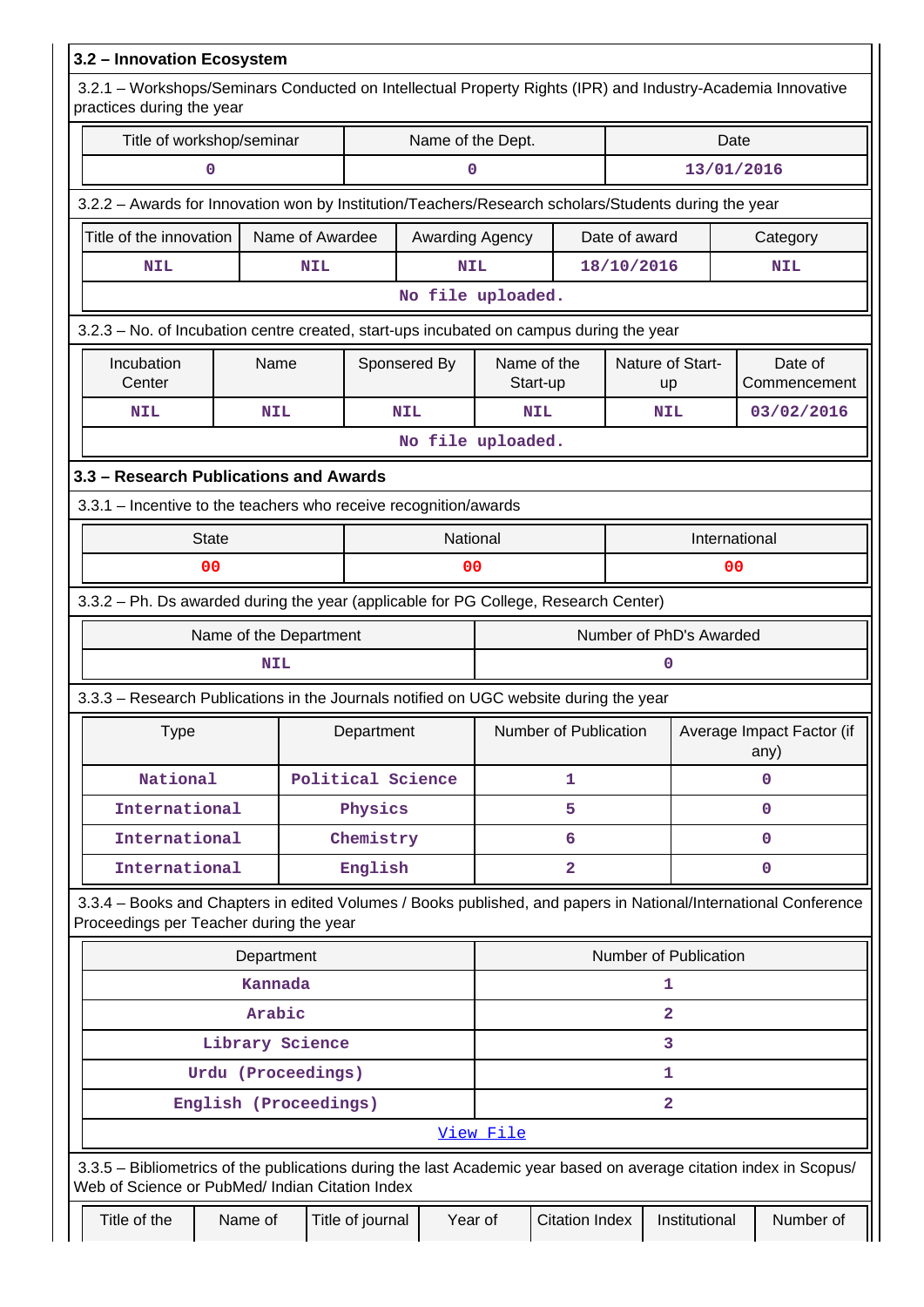| Paper                                                                                                                                                                                                                                         |                    | Author     |                                                                            | publication               |                                                         |                                                          | affiliation as<br>mentioned in<br>the publication    |     | citations<br>excluding self<br>citation                            |
|-----------------------------------------------------------------------------------------------------------------------------------------------------------------------------------------------------------------------------------------------|--------------------|------------|----------------------------------------------------------------------------|---------------------------|---------------------------------------------------------|----------------------------------------------------------|------------------------------------------------------|-----|--------------------------------------------------------------------|
| <b>NIL</b>                                                                                                                                                                                                                                    |                    | <b>NIL</b> | <b>NIL</b>                                                                 | 2015                      |                                                         | $\mathbf 0$                                              | <b>NIL</b>                                           |     | $\mathbf 0$                                                        |
|                                                                                                                                                                                                                                               |                    |            |                                                                            | No file uploaded.         |                                                         |                                                          |                                                      |     |                                                                    |
| 3.3.6 - h-Index of the Institutional Publications during the year. (based on Scopus/ Web of science)                                                                                                                                          |                    |            |                                                                            |                           |                                                         |                                                          |                                                      |     |                                                                    |
| Title of the<br>Paper                                                                                                                                                                                                                         | Name of<br>Author  |            | Title of journal                                                           | Year of<br>publication    |                                                         | h-index                                                  | Number of<br>citations<br>excluding self<br>citation |     | Institutional<br>affiliation as<br>mentioned in<br>the publication |
| <b>NIL</b>                                                                                                                                                                                                                                    |                    | <b>NIL</b> | <b>NIL</b>                                                                 | 2015                      |                                                         | $\mathbf 0$                                              | 0                                                    |     | <b>NIL</b>                                                         |
|                                                                                                                                                                                                                                               |                    |            |                                                                            | No file uploaded.         |                                                         |                                                          |                                                      |     |                                                                    |
| 3.3.7 - Faculty participation in Seminars/Conferences and Symposia during the year:                                                                                                                                                           |                    |            |                                                                            |                           |                                                         |                                                          |                                                      |     |                                                                    |
| Number of Faculty                                                                                                                                                                                                                             |                    |            | International                                                              | National                  |                                                         | <b>State</b>                                             |                                                      |     | Local                                                              |
| Attended/Semina<br>rs/Workshops                                                                                                                                                                                                               |                    |            | 3                                                                          | 16                        |                                                         | 6                                                        |                                                      |     | 1                                                                  |
| Presented<br>papers                                                                                                                                                                                                                           |                    |            | 3                                                                          | 15                        |                                                         | 6                                                        |                                                      |     | $\mathbf{1}$                                                       |
| Resource<br>persons                                                                                                                                                                                                                           |                    |            | 3                                                                          | $\overline{\mathbf{2}}$   |                                                         | 6                                                        |                                                      |     | 1                                                                  |
|                                                                                                                                                                                                                                               |                    |            |                                                                            |                           | View File                                               |                                                          |                                                      |     |                                                                    |
| 3.4.1 – Number of extension and outreach programmes conducted in collaboration with industry, community and<br>Non- Government Organisations through NSS/NCC/Red cross/Youth Red Cross (YRC) etc., during the year<br>Title of the activities |                    |            | Organising unit/agency/<br>collaborating agency                            |                           |                                                         | Number of teachers<br>participated in such<br>activities |                                                      |     | Number of students<br>participated in such<br>activities           |
| Plantation at<br>College Campus                                                                                                                                                                                                               |                    |            | Dept of Geography                                                          |                           | 15                                                      |                                                          |                                                      | 180 |                                                                    |
| <b>Blood Donation</b>                                                                                                                                                                                                                         |                    |            | NSS, Dept of<br>Sociology, Lions<br>Club                                   |                           | 12                                                      |                                                          | 60                                                   |     |                                                                    |
|                                                                                                                                                                                                                                               |                    |            |                                                                            |                           | View File                                               |                                                          |                                                      |     |                                                                    |
| 3.4.2 - Awards and recognition received for extension activities from Government and other recognized bodies<br>during the year                                                                                                               |                    |            |                                                                            |                           |                                                         |                                                          |                                                      |     |                                                                    |
| Name of the activity                                                                                                                                                                                                                          |                    |            | Award/Recognition                                                          |                           |                                                         | <b>Awarding Bodies</b>                                   |                                                      |     | Number of students<br><b>Benefited</b>                             |
| $\mathbf 0$                                                                                                                                                                                                                                   |                    |            | 0                                                                          |                           |                                                         | $\mathbf 0$                                              |                                                      |     | 0                                                                  |
|                                                                                                                                                                                                                                               |                    |            |                                                                            | No file uploaded.         |                                                         |                                                          |                                                      |     |                                                                    |
| 3.4.3 - Students participating in extension activities with Government Organisations, Non-Government<br>Organisations and programmes such as Swachh Bharat, Aids Awareness, Gender Issue, etc. during the year                                |                    |            |                                                                            |                           |                                                         |                                                          |                                                      |     |                                                                    |
|                                                                                                                                                                                                                                               | Name of the scheme |            | Name of the activity<br>Organising unit/Agen<br>cy/collaborating<br>agency |                           | Number of teachers<br>participated in such<br>activites |                                                          |                                                      |     | Number of students<br>participated in such<br>activites            |
| Swachh Bharat                                                                                                                                                                                                                                 |                    |            | NSS and Dept of<br>Geography,                                              | Cleaning the<br>roads and |                                                         | 8                                                        |                                                      |     | 150                                                                |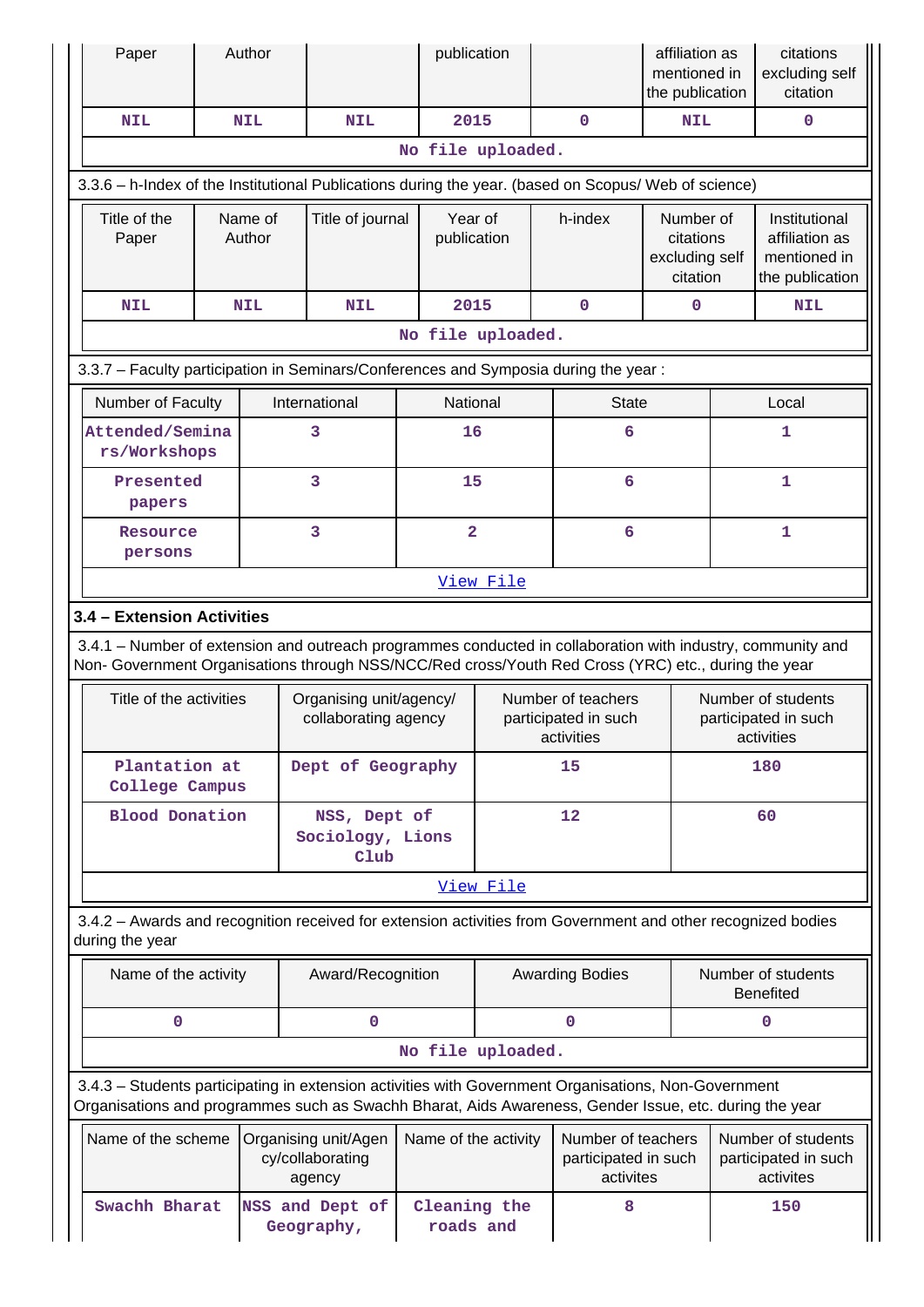|                                                                                                                                                                                                                                                                                                                                                |                         | Psychology    | Sociology and                                                                                     | surroundings of<br>Hamala Colony                                                                                       |                                |                                                |
|------------------------------------------------------------------------------------------------------------------------------------------------------------------------------------------------------------------------------------------------------------------------------------------------------------------------------------------------|-------------------------|---------------|---------------------------------------------------------------------------------------------------|------------------------------------------------------------------------------------------------------------------------|--------------------------------|------------------------------------------------|
|                                                                                                                                                                                                                                                                                                                                                |                         |               |                                                                                                   | View File                                                                                                              |                                |                                                |
| 3.5 - Collaborations                                                                                                                                                                                                                                                                                                                           |                         |               |                                                                                                   |                                                                                                                        |                                |                                                |
| 3.5.1 – Number of Collaborative activities for research, faculty exchange, student exchange during the year                                                                                                                                                                                                                                    |                         |               |                                                                                                   |                                                                                                                        |                                |                                                |
| Nature of activity                                                                                                                                                                                                                                                                                                                             |                         |               | Participant                                                                                       | Source of financial support                                                                                            |                                | Duration                                       |
| <b>NIL</b>                                                                                                                                                                                                                                                                                                                                     |                         |               | 0 <sub>0</sub>                                                                                    | <b>NIL</b>                                                                                                             |                                | 0 <sub>0</sub>                                 |
|                                                                                                                                                                                                                                                                                                                                                |                         |               |                                                                                                   | View File                                                                                                              |                                |                                                |
| 3.5.2 - Linkages with institutions/industries for internship, on-the- job training, project work, sharing of research<br>facilities etc. during the year                                                                                                                                                                                       |                         |               |                                                                                                   |                                                                                                                        |                                |                                                |
| Nature of linkage                                                                                                                                                                                                                                                                                                                              | Title of the<br>linkage |               | Name of the<br>partnering<br>institution/<br>industry<br>/research lab<br>with contact<br>details | <b>Duration From</b>                                                                                                   | <b>Duration To</b>             | Participant                                    |
| <b>NIL</b>                                                                                                                                                                                                                                                                                                                                     | <b>NIL</b>              |               | <b>NIL</b>                                                                                        | 22/11/2016                                                                                                             | 22/11/2016                     | 0 <sup>0</sup>                                 |
|                                                                                                                                                                                                                                                                                                                                                |                         |               |                                                                                                   | No file uploaded.                                                                                                      |                                |                                                |
| houses etc. during the year                                                                                                                                                                                                                                                                                                                    |                         |               |                                                                                                   | 3.5.3 - MoUs signed with institutions of national, international importance, other universities, industries, corporate |                                |                                                |
| Organisation                                                                                                                                                                                                                                                                                                                                   |                         |               |                                                                                                   |                                                                                                                        |                                |                                                |
|                                                                                                                                                                                                                                                                                                                                                |                         |               | Date of MoU signed                                                                                | Purpose/Activities                                                                                                     |                                | Number of<br>students/teachers                 |
| <b>NIL</b>                                                                                                                                                                                                                                                                                                                                     |                         |               | 06/12/2016                                                                                        | <b>NIL</b>                                                                                                             |                                | participated under MoUs<br>$\mathbf 0$         |
|                                                                                                                                                                                                                                                                                                                                                |                         |               |                                                                                                   | No file uploaded.                                                                                                      |                                |                                                |
|                                                                                                                                                                                                                                                                                                                                                |                         |               |                                                                                                   |                                                                                                                        |                                |                                                |
|                                                                                                                                                                                                                                                                                                                                                |                         |               |                                                                                                   |                                                                                                                        |                                |                                                |
|                                                                                                                                                                                                                                                                                                                                                |                         |               |                                                                                                   |                                                                                                                        |                                |                                                |
| Budget allocated for infrastructure augmentation                                                                                                                                                                                                                                                                                               |                         |               |                                                                                                   |                                                                                                                        |                                | Budget utilized for infrastructure development |
|                                                                                                                                                                                                                                                                                                                                                | 759742                  |               |                                                                                                   |                                                                                                                        | 721604                         |                                                |
|                                                                                                                                                                                                                                                                                                                                                |                         |               |                                                                                                   |                                                                                                                        |                                |                                                |
|                                                                                                                                                                                                                                                                                                                                                | <b>Facilities</b>       |               |                                                                                                   |                                                                                                                        | <b>Existing or Newly Added</b> |                                                |
|                                                                                                                                                                                                                                                                                                                                                |                         | Campus Area   |                                                                                                   |                                                                                                                        | Existing                       |                                                |
|                                                                                                                                                                                                                                                                                                                                                |                         | Class rooms   |                                                                                                   |                                                                                                                        | Newly Added                    |                                                |
|                                                                                                                                                                                                                                                                                                                                                |                         | Laboratories  |                                                                                                   |                                                                                                                        | Existing                       |                                                |
|                                                                                                                                                                                                                                                                                                                                                |                         | Seminar Halls |                                                                                                   |                                                                                                                        | Existing                       |                                                |
| <b>CRITERION IV - INFRASTRUCTURE AND LEARNING RESOURCES</b><br>4.1 - Physical Facilities<br>4.1.1 - Budget allocation, excluding salary for infrastructure augmentation during the year<br>4.1.2 – Details of augmentation in infrastructure facilities during the year<br>Number of important equipments<br>purchased (Greater than 1-0 lakh) | during the current year |               |                                                                                                   |                                                                                                                        | Newly Added                    |                                                |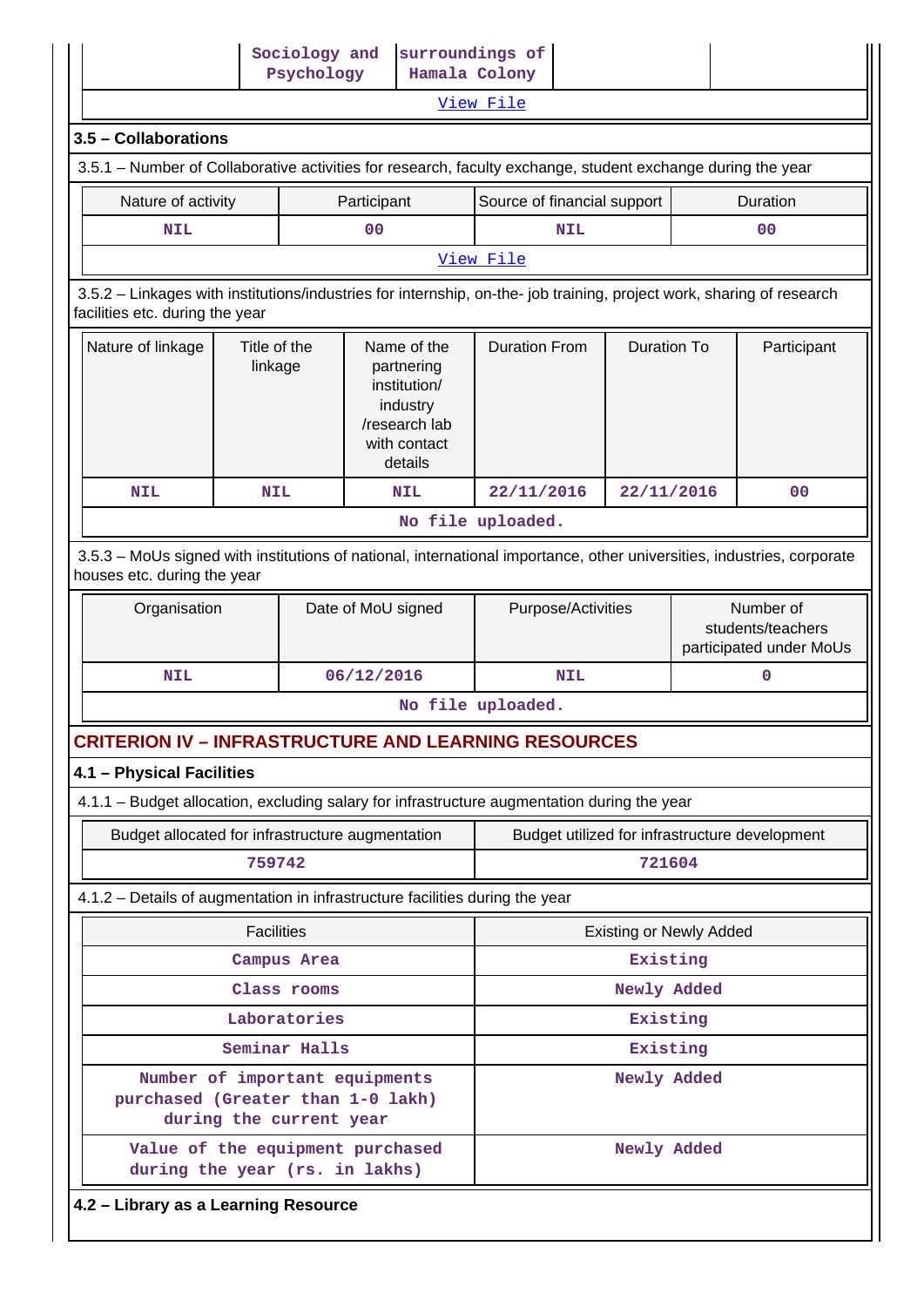| 4.2.1 - Library is automated {Integrated Library Management System (ILMS)}                                                                         |                              |                 |     |                                             |                            |                     |                                                     |                    |                    |                                               |               |
|----------------------------------------------------------------------------------------------------------------------------------------------------|------------------------------|-----------------|-----|---------------------------------------------|----------------------------|---------------------|-----------------------------------------------------|--------------------|--------------------|-----------------------------------------------|---------------|
|                                                                                                                                                    | Name of the ILMS<br>software |                 |     | Nature of automation (fully<br>or patially) |                            |                     | Version                                             |                    | Year of automation |                                               |               |
|                                                                                                                                                    | New GEN LIB                  |                 |     | Partially                                   |                            |                     | 3.1 DETA, 3.1<br>CARBON, 3.1 HELIUM,<br>3.2 HELIUM  |                    | 2015               |                                               |               |
| 4.2.2 - Library Services                                                                                                                           |                              |                 |     |                                             |                            |                     |                                                     |                    |                    |                                               |               |
| Library<br>Service Type                                                                                                                            |                              |                 |     | Existing                                    |                            | Newly Added         |                                                     |                    | Total              |                                               |               |
| Text Books                                                                                                                                         |                              | 9839            |     | 908879<br>781                               |                            | 131895              |                                                     |                    | 10620              |                                               | 1040774       |
| Reference<br><b>Books</b>                                                                                                                          |                              | 12629           |     | 1894965                                     | 90                         |                     | 44789                                               |                    | 12719              |                                               | 1939754       |
| e-Books                                                                                                                                            |                              | 3135809         |     | 5000                                        | $\mathbf 0$                |                     | $\mathbf 0$                                         |                    | 3135809            |                                               | 5000          |
| Journals                                                                                                                                           |                              | 36              |     | 17469                                       | 31                         |                     | 15584                                               |                    | 67                 |                                               | 33053         |
| e-Journals                                                                                                                                         |                              | 6237            |     | 5000                                        | $\mathbf 0$                |                     | $\mathbf 0$                                         |                    | 6237               |                                               | 5000          |
| Digital<br>Database                                                                                                                                |                              | 1               |     | 5000                                        | $\mathbf 0$                |                     | $\mathbf{O}$                                        |                    | 1                  |                                               | 5000          |
| CD & Video                                                                                                                                         |                              | 72              |     | 11089                                       | $\mathbf 0$                |                     | $\mathbf 0$                                         |                    | 72                 |                                               | 11089         |
|                                                                                                                                                    |                              |                 |     |                                             |                            | View File           |                                                     |                    |                    |                                               |               |
| (Learning Management System (LMS) etc                                                                                                              | Name of the Teacher          |                 |     | Name of the Module                          |                            |                     | Platformon which module<br>is developed             |                    |                    | Date of launching e-<br>content               |               |
| <b>NIL</b>                                                                                                                                         |                              |                 | NIL |                                             |                            | <b>NIL</b>          |                                                     |                    |                    | 09/03/2016                                    |               |
| 4.3 - IT Infrastructure                                                                                                                            |                              |                 |     |                                             |                            |                     |                                                     |                    |                    |                                               |               |
| 4.3.1 - Technology Upgradation (overall)                                                                                                           |                              |                 |     |                                             |                            |                     |                                                     |                    |                    |                                               |               |
| <b>Type</b>                                                                                                                                        | <b>Total Co</b><br>mputers   | Computer<br>Lab |     | Internet                                    | <b>Browsing</b><br>centers | Computer<br>Centers | Office                                              | Departme<br>nts    |                    | Available<br><b>Bandwidt</b><br>h.<br>(MGBPS) | <b>Others</b> |
| Existin<br>g                                                                                                                                       | 49                           | 20              |     | $\overline{\mathbf{2}}$                     | $\mathbf{O}$               | $\mathbf 0$         | $\overline{2}$                                      | $\overline{2}$     |                    | 15                                            | $\mathbf 0$   |
| Added                                                                                                                                              | 1                            | $\mathbf 0$     |     | 0                                           | 0                          | $\mathbf 0$         | 0                                                   | 0                  |                    | $\mathbf 0$                                   | 0             |
| Total                                                                                                                                              | 50                           | 20              |     | $\overline{\mathbf{2}}$                     | 0                          | 0                   | $\overline{\mathbf{2}}$                             | $\mathbf{2}$       |                    | 15                                            | 0             |
| 4.3.2 - Bandwidth available of internet connection in the Institution (Leased line)                                                                |                              |                 |     |                                             |                            |                     |                                                     |                    |                    |                                               |               |
|                                                                                                                                                    |                              |                 |     |                                             | 15 MBPS/ GBPS              |                     |                                                     |                    |                    |                                               |               |
| 4.3.3 - Facility for e-content                                                                                                                     |                              |                 |     |                                             |                            |                     |                                                     |                    |                    |                                               |               |
|                                                                                                                                                    |                              |                 |     | Name of the e-content development facility  |                            |                     | Provide the link of the videos and media centre and | recording facility |                    |                                               |               |
|                                                                                                                                                    |                              | <b>NIL</b>      |     |                                             |                            |                     |                                                     | <u>NIL</u>         |                    |                                               |               |
| 4.4 - Maintenance of Campus Infrastructure                                                                                                         |                              |                 |     |                                             |                            |                     |                                                     |                    |                    |                                               |               |
| 4.4.1 – Expenditure incurred on maintenance of physical facilities and academic support facilities, excluding salary<br>component, during the year |                              |                 |     |                                             |                            |                     |                                                     |                    |                    |                                               |               |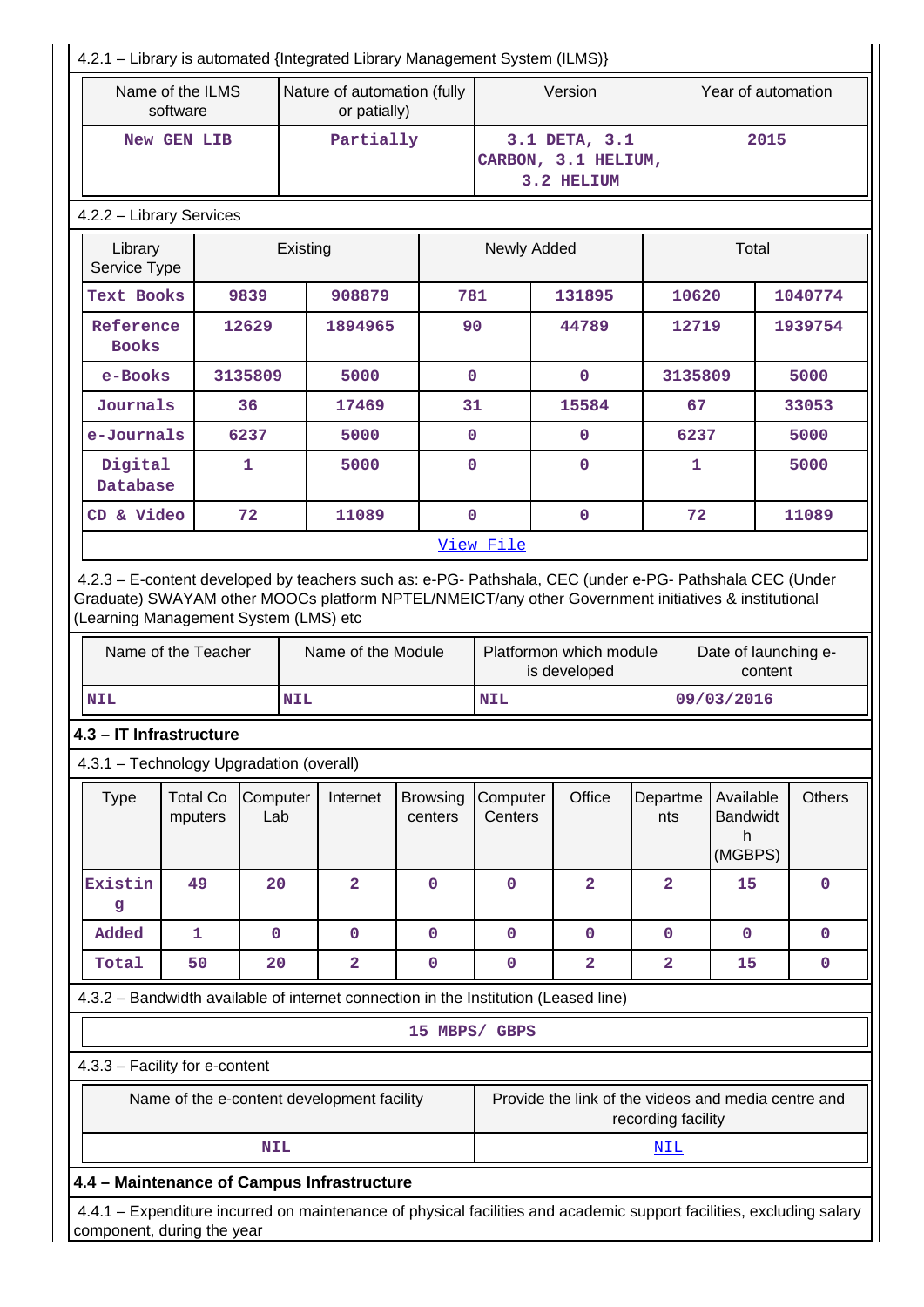| Assigned Budget on<br>academic facilities | Expenditure incurred on<br>maintenance of academic<br>facilities | Assigned budget on<br>physical facilities | Expenditure incurredon<br>maintenance of physical<br>facilites |
|-------------------------------------------|------------------------------------------------------------------|-------------------------------------------|----------------------------------------------------------------|
| 300000                                    | 294888                                                           | 400000                                    | 359462                                                         |

 4.4.2 – Procedures and policies for maintaining and utilizing physical, academic and support facilities - laboratory, library, sports complex, computers, classrooms etc. (maximum 500 words) (information to be available in institutional Website, provide link)

 **The procedure for maintaining and utilization of physical, academic and support facilities This college has the following assets • Class rooms • Laboratories : Physics, Chemistry, Zoology, Botany, Geography, Psychology, Home Science, computer Science, Language Lab • Library and Information Center. • Sports Facilities: Outdoor and Indoor. • Common Facilities • Hostel • Staff rooms This year the student's strength is 545 and the strength of Art programme is 280 ,Science programme is 203 and commerce programme is 62. This student strength entails having many class rooms for all programmes. The college has constituted a committee for monitoring the optimal utilization of Physical, Academic and Support facilities. This committee meets at least once in the beginning of the academic year to make a realistic evaluation between the available resources and strength of all students for a year. In some extraordinary circumstances like changed priorities of the students requirements owing to changes in the technological up gradation and career advancements, this committee will meet as per the needs. Unique to this college is having Science Research Laboratory and Instrumentation Center. This center provides means to undertake projects in Phyiscs, Chemistry, Zoology, Botany and Home Science.This facility is open to utilization by the needy faculty and the students from other institutions and university. The college also has support facilities like, College canteen, Hostel Indoor and Outdoor games facilities. Optimum utility of these is vested with the committee with the concurrence of the Principal.**

<http://arsi.secab.org/pdf/supporting/4.4.2%20Policies.pdf>

# **CRITERION V – STUDENT SUPPORT AND PROGRESSION**

### **5.1 – Student Support**

5.1.1 – Scholarships and Financial Support

|                                         | Name/Title of the scheme                                                                                                                                                  | Number of students                                                                                                                                                                                              | <b>Amount in Rupees</b> |
|-----------------------------------------|---------------------------------------------------------------------------------------------------------------------------------------------------------------------------|-----------------------------------------------------------------------------------------------------------------------------------------------------------------------------------------------------------------|-------------------------|
| Financial Support<br>from institution   | 1. Sanchi Honnamma<br>2. Dept of Science<br>and Technology<br>3. Seetarama Jindal<br>4. World Vision<br>$5.$ BCM,<br>Minority, Physical<br>Disabled, SC, ST,<br>Free ship | 359                                                                                                                                                                                                             | 860975                  |
| Financial Support<br>from Other Sources |                                                                                                                                                                           |                                                                                                                                                                                                                 |                         |
| a) National                             | <b>NIL</b>                                                                                                                                                                | 0                                                                                                                                                                                                               | 0                       |
| b)International                         | <b>NIL</b>                                                                                                                                                                | 0                                                                                                                                                                                                               | 0                       |
|                                         |                                                                                                                                                                           | View File                                                                                                                                                                                                       |                         |
|                                         |                                                                                                                                                                           | 5.1.2 - Number of capability enhancement and development schemes such as Soft skill development, Remedial<br>coaching, Language lab, Bridge courses, Yoga, Meditation, Personal Counselling and Mentoring etc., |                         |
| Name of the capability                  | Date of implemetation                                                                                                                                                     | Number of students                                                                                                                                                                                              | Agencies involved       |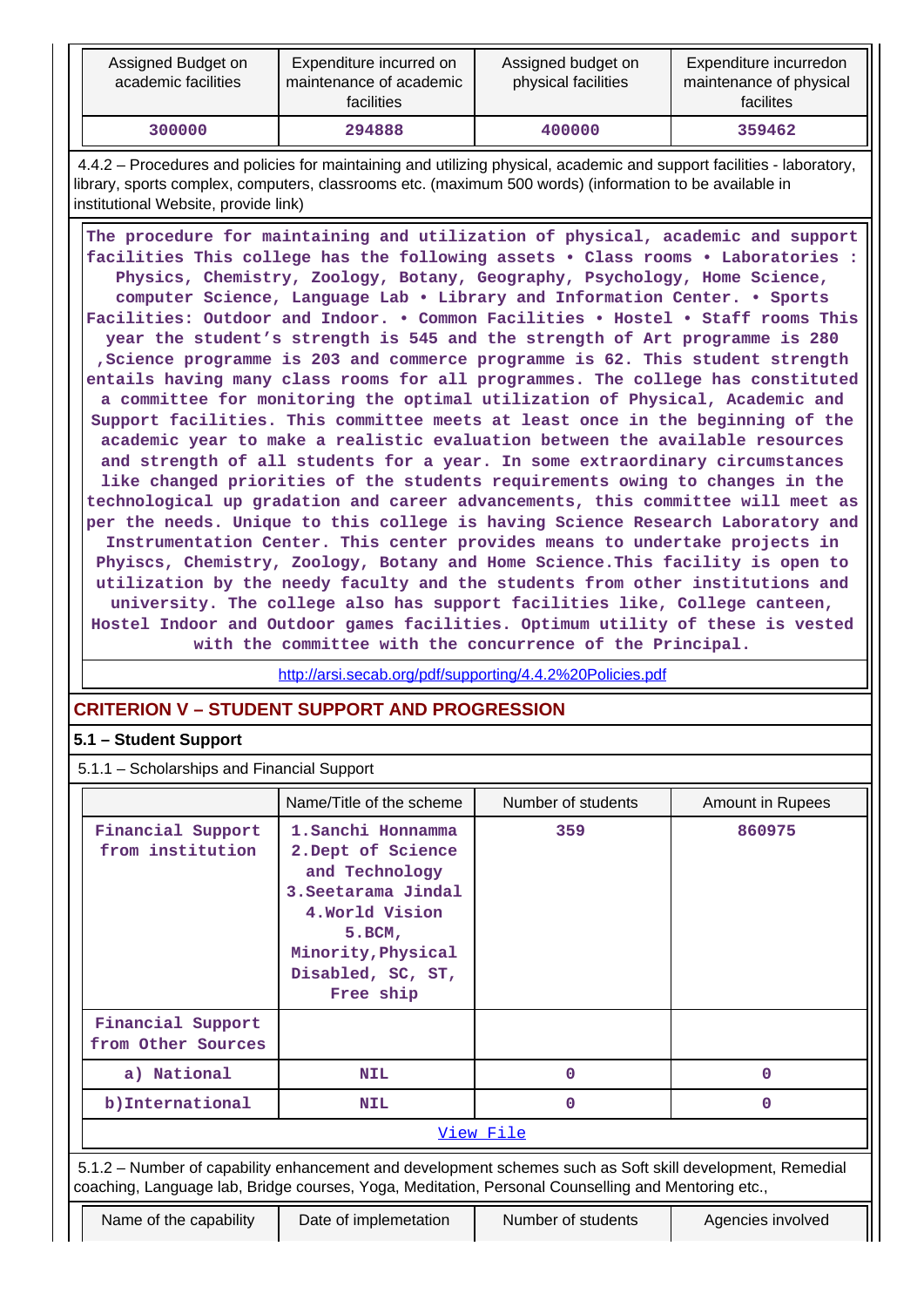| $\mathcal{L}$                           | $N =$                                                                                                                                    | <b>N</b> Losselland | <b>N</b> Louis L | Note that the line | Note that the base of the                                           |  |  |  |  |  |
|-----------------------------------------|------------------------------------------------------------------------------------------------------------------------------------------|---------------------|------------------|--------------------|---------------------------------------------------------------------|--|--|--|--|--|
|                                         | 5.1.3 – Students benefited by guidance for competitive examinations and career counselling offered by the<br>institution during the year |                     |                  |                    |                                                                     |  |  |  |  |  |
|                                         |                                                                                                                                          |                     | View File        |                    |                                                                     |  |  |  |  |  |
| Personal<br>Counselling                 |                                                                                                                                          | 16/09/2015          | 8                |                    | Dept of Psychology,<br>Dept of Home<br>Science Dept of<br>Education |  |  |  |  |  |
| Meditation at NSS<br>Camp (Kwaja Nagar) |                                                                                                                                          | 28/02/2016          | 80               |                    | College Staff and<br><b>NSS</b>                                     |  |  |  |  |  |
| Mentoring                               |                                                                                                                                          | 01/07/2015          | 572              |                    | College Staff                                                       |  |  |  |  |  |
| Bridge Course (BA,<br>BSc BCom)         |                                                                                                                                          | 16/06/2015          | 198              |                    | College Staff                                                       |  |  |  |  |  |
| enhancement scheme                      |                                                                                                                                          |                     | enrolled         |                    |                                                                     |  |  |  |  |  |

|           | Year | Name of the<br>scheme          | Number of<br>benefited<br>students for<br>competitive<br>examination | Number of<br>benefited<br>students by<br>career<br>counseling<br>activities | Number of<br>students who<br>have passedin<br>the comp. exam | Number of<br>studentsp placed |  |  |  |  |
|-----------|------|--------------------------------|----------------------------------------------------------------------|-----------------------------------------------------------------------------|--------------------------------------------------------------|-------------------------------|--|--|--|--|
|           | 2015 | Career<br>Guidance<br>Workshop | 22 <sub>2</sub>                                                      | 28                                                                          | 6                                                            | 4                             |  |  |  |  |
| View File |      |                                |                                                                      |                                                                             |                                                              |                               |  |  |  |  |

 5.1.4 – Institutional mechanism for transparency, timely redressal of student grievances, Prevention of sexual harassment and ragging cases during the year

| Total grievances received | Number of grievances redressed | Avg. number of days for grievance<br>redressal |
|---------------------------|--------------------------------|------------------------------------------------|
|                           |                                |                                                |

# **5.2 – Student Progression**

5.2.1 – Details of campus placement during the year

|                                    | On campus                             |                              |                                                     | Off campus                            |                              |
|------------------------------------|---------------------------------------|------------------------------|-----------------------------------------------------|---------------------------------------|------------------------------|
| Nameof<br>organizations<br>visited | Number of<br>students<br>participated | Number of<br>stduents placed | Nameof<br>organizations<br>visited                  | Number of<br>students<br>participated | Number of<br>stduents placed |
| <b>SECAB</b><br>Association        | 15                                    | 10                           | 1.St Joseph<br>2. Bharati<br>Vidya Vardak<br>Sangh, | 30                                    | 9                            |
| ---                                |                                       |                              |                                                     |                                       |                              |

#### [View File](https://assessmentonline.naac.gov.in/public/Postacc/Placement/1626_Placement_1571916914.xlsx)

# 5.2.2 – Student progression to higher education in percentage during the year

| Year | Number of<br>students<br>enrolling into<br>higher education | Programme<br>graduated from | Depratment<br>graduated from | Name of<br>institution joined | Name of<br>programme<br>admitted to    |
|------|-------------------------------------------------------------|-----------------------------|------------------------------|-------------------------------|----------------------------------------|
| 2015 | 121                                                         | <b>BA</b>                   | Arts and<br>Humanities       | KSWU, RCU, GU<br>K, CUK, KUD  | BE d, MA,<br>MCA<br>MSC,<br><b>MBA</b> |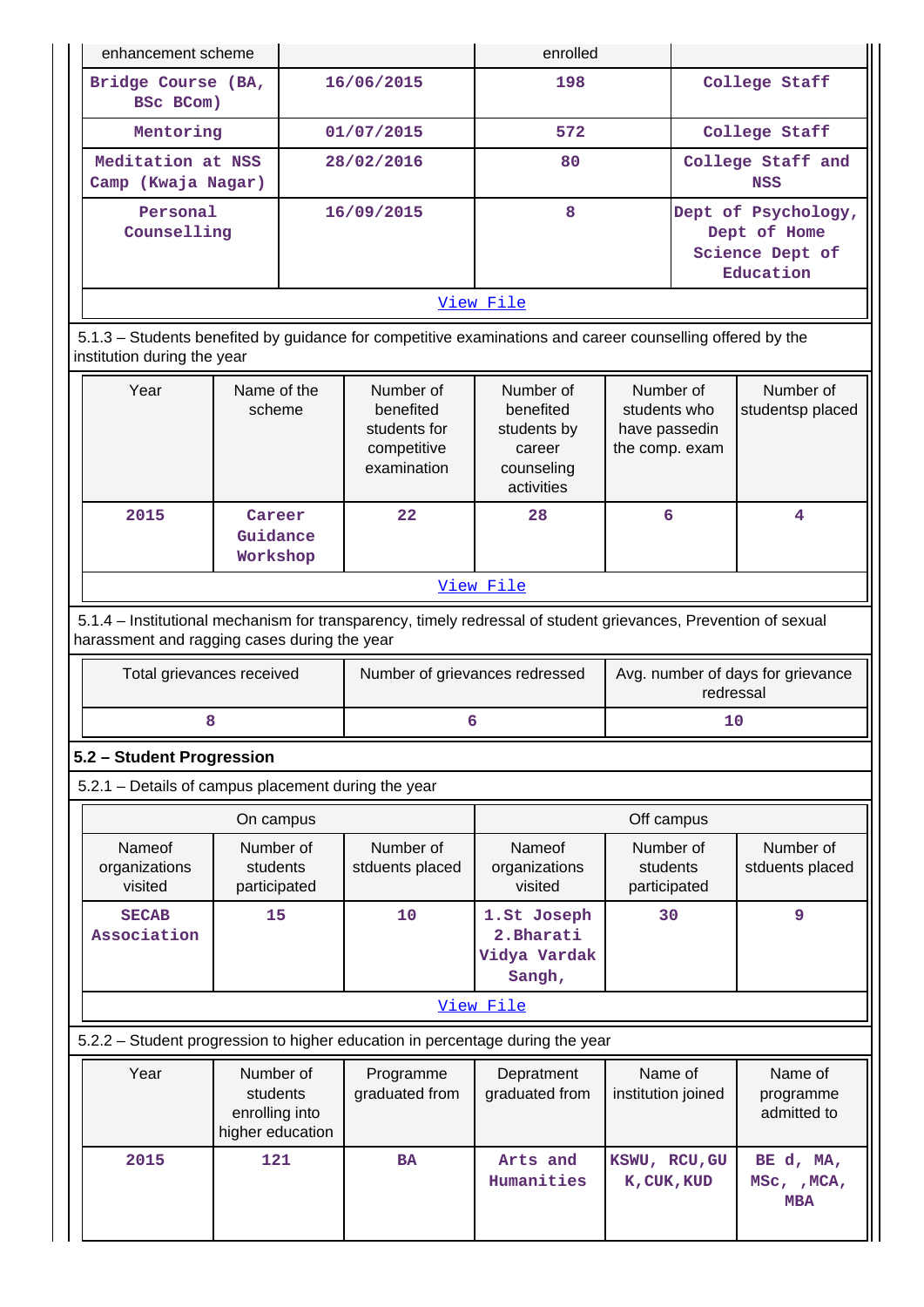| 2015                                                                                                                                                                                   | 72                         | <b>BSC</b>                |                                   |  | Science                             | KSWU, RCU, GU<br>K, CUK, KUD,           | BE d, MA,<br>MSC, , MCA,<br>MBA.                                 |
|----------------------------------------------------------------------------------------------------------------------------------------------------------------------------------------|----------------------------|---------------------------|-----------------------------------|--|-------------------------------------|-----------------------------------------|------------------------------------------------------------------|
|                                                                                                                                                                                        |                            |                           | View File                         |  |                                     |                                         |                                                                  |
| 5.2.3 - Students qualifying in state/ national/ international level examinations during the year<br>(eg:NET/SET/SLET/GATE/GMAT/CAT/GRE/TOFEL/Civil Services/State Government Services) |                            |                           |                                   |  |                                     |                                         |                                                                  |
|                                                                                                                                                                                        | <b>Items</b>               |                           |                                   |  |                                     | Number of students selected/ qualifying |                                                                  |
|                                                                                                                                                                                        | Any Other                  |                           |                                   |  |                                     | 0                                       |                                                                  |
|                                                                                                                                                                                        |                            |                           | No file uploaded.                 |  |                                     |                                         |                                                                  |
| 5.2.4 – Sports and cultural activities / competitions organised at the institution level during the year                                                                               |                            |                           |                                   |  |                                     |                                         |                                                                  |
|                                                                                                                                                                                        | Level<br>Activity          |                           |                                   |  |                                     | Number of Participants                  |                                                                  |
| Essay, Elocution, Debate,<br>Rangoli, Mehindi,<br>Cooking, Flower making,<br>singing, Hair style,<br>Poster making,                                                                    |                            | Institution               |                                   |  | 116                                 |                                         |                                                                  |
| Sports Activities:<br>running, Long/High jump,<br>Javelin throw, Discus<br>throw, Shot put, volley<br>ball, Tennicoite,<br>Badminton, Chess                                            |                            | Institution               |                                   |  | 157                                 |                                         |                                                                  |
|                                                                                                                                                                                        |                            |                           | View File                         |  |                                     |                                         |                                                                  |
| 5.3 - Student Participation and Activities                                                                                                                                             |                            |                           |                                   |  |                                     |                                         |                                                                  |
| 5.3.1 – Number of awards/medals for outstanding performance in sports/cultural activities at national/international<br>level (award for a team event should be counted as one)         |                            |                           |                                   |  |                                     |                                         |                                                                  |
| Year                                                                                                                                                                                   | Name of the<br>award/medal | National/<br>Internaional | Number of<br>awards for<br>Sports |  | Number of<br>awards for<br>Cultural | Student ID<br>number                    | Name of the<br>student                                           |
| 2015                                                                                                                                                                                   | II prize                   | National                  | 0                                 |  | 1                                   | 15312015                                | Samreen<br>Nagadikar                                             |
| 2015                                                                                                                                                                                   | III prize                  | National                  | $\mathbf 0$                       |  | $\mathbf{1}$                        | 15512055                                | SadafMeena<br>z Manur                                            |
| 2015                                                                                                                                                                                   | University<br><b>Blue</b>  | National                  | 1                                 |  | $\mathbf 0$                         | 14322635                                | Sujata S<br>Chavalagi                                            |
| 2015                                                                                                                                                                                   | University<br><b>Blue</b>  | National                  | $\mathbf{1}$                      |  | $\mathbf 0$                         | 12513711,<br>12513626,1<br>4410816      | 1. Shweta K<br>ulkar.2.Da<br>namma Wali<br>3 Felicia<br>Rosario. |
| 2015                                                                                                                                                                                   | University<br><b>Blue</b>  | National                  | $\mathbf{1}$                      |  | $\mathbf 0$                         | 12513626,<br>1241088,                   | 1. Danamma<br>Wali. 2.<br>Shaheen<br>Mokashi                     |
| 2015                                                                                                                                                                                   | University<br><b>Blue</b>  | National                  | $\mathbf{1}$                      |  | $\mathbf 0$                         | 15512088                                | Tanzeela<br>Ghasmandi.                                           |

 5.3.2 – Activity of Student Council & representation of students on academic & administrative bodies/committees of the institution (maximum 500 words)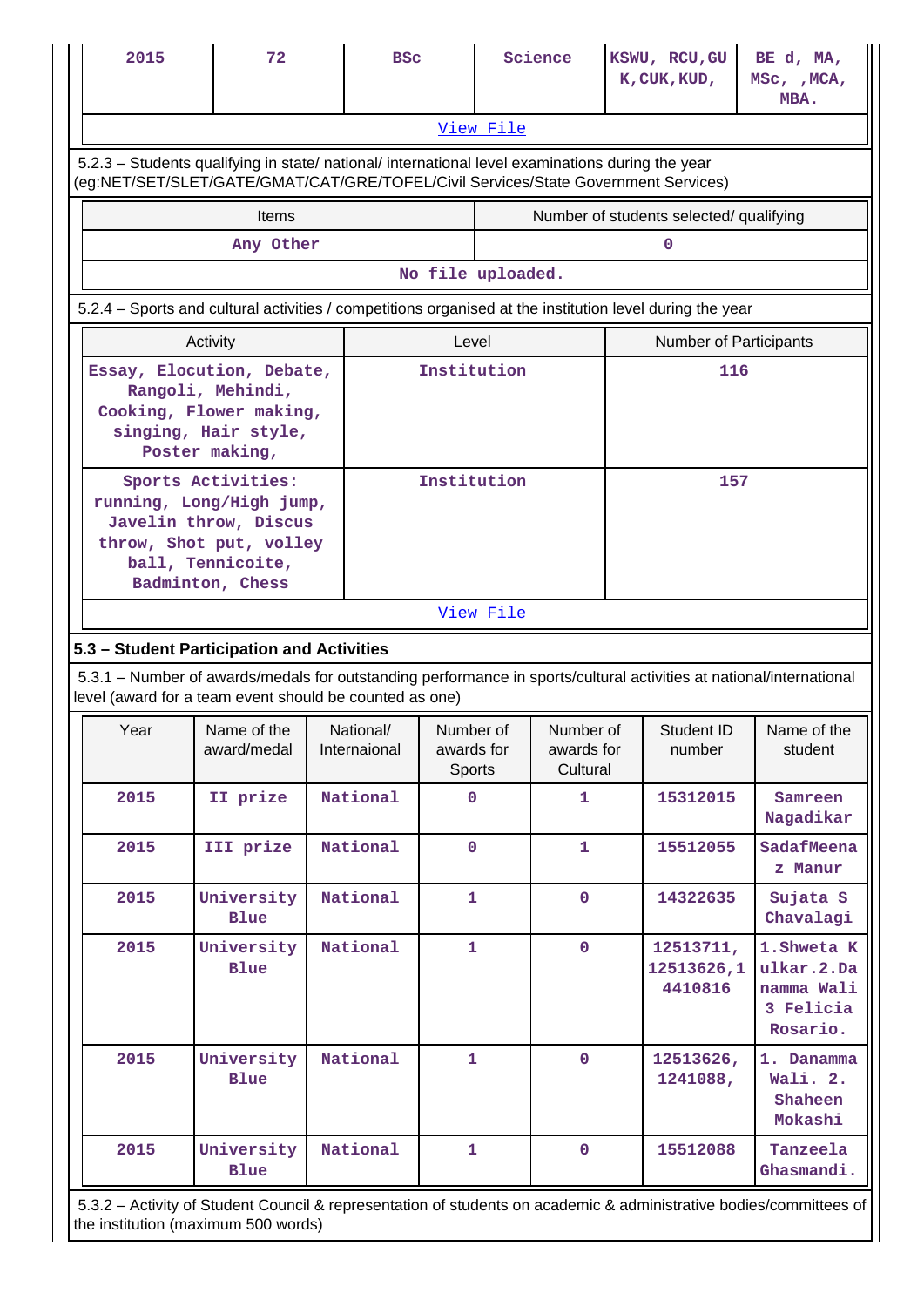**Student council is formed in the college both through election and by nominations. Following are the portfolios of the student council: 1) General secretary 2) Cultural secretary 3) Sport secretary 4) Class representatives The students representative are involved in the management and administrative bodies and committees as mentioned below: 1) General Secretary of the students union will be the member of IQAC and will act as a bond between students and the IQAC. She will represent the students in the IQAC to discuss relevant issues pertaining to the students. 2) The cultural secretary of the students union will coordinate with the incharge of cultural department of the college in designing and organising cultural activities in the college. She will assist the Chairperson of the cultural committee in conducting the cultural activities and events, such as competition, celebration of youth festivals etc. She will also help the committee in identifying the hidden talents of the students and encouraging them to participate in the cultural activities. 3) The sport secretary of the college union will be a member of the sport committee which will be headed by the Physical Director of the college. The secretary will assist the Physical Director in identifying the talented sport persons of the college and motivate them to participation in the various sports competition held at different levels like College annual sports, University, State and National level. 4) A class representative is either elected or nominated from each class of the three streams. The class representatives will deal with the problems of their concerned classes and they will help and acquaint the general secretary about the problems and needs of their respective classes. Thus, they will also participate in the administration of the college and in addressing the problems of the students. Similarly some students are nominated as members for the library committee and those students members will deal with the problems related to the reading material, books and other information required by the students. They will also update the librarian and the college management about the requirements of the students regarding availability of the books, e learning materials and other facilities. The students are also involved in the committee made exclusively for campus cleaning and internal discipline. The students are actively in the activities and the schemes meant for cleaning of the campus, up gradation of students support facilities like canteen, drinking water, sanitation play ground etc. By taking the feedback from the student's representatives, some improvement schemes are taken up by the college. Similarly the students are involved in the mentors groups. The mentor of the each group will discuss with the students realise their problems to redress their grievances like economic backwardness, health problem and other personal difficulties. Similarly some active NSS volunteers are nominated as members for the NSS advisory committee. The student members at this committee will assist NSS programme officers in framing NSS activities of the college. The participation of the students will help the NSS students to be part of**

#### **5.4 – Alumni Engagement**

5.4.1 – Whether the institution has registered Alumni Association?

#### **Yes**

 **The Alumni Association of the college is a Registered Body, which is registered as SECAB A.R.S.INAMDAR ARTS, SCI, COMM COLLEGE FOR WOMEN Alumni Association, Vijayapura, registered under Karnataka Societies Registration Act 1960. (Karnataka Act 17 of 1960, on 04042014. Its Register No: BIJ52201415. The college Alumni has a registered body with a total of 9 executive members from different fields of life. The body has designation of President, two VicePresidents, a Secretary, a Joint Secretary and four Members. The Association has its bylaw and the major objectives is to promote literary, academic and educational activities besides motivating them towards social activities. Every year, all final year students of BA, B.Sc B.Com of our college become alumni members by paying membership fees. The collected**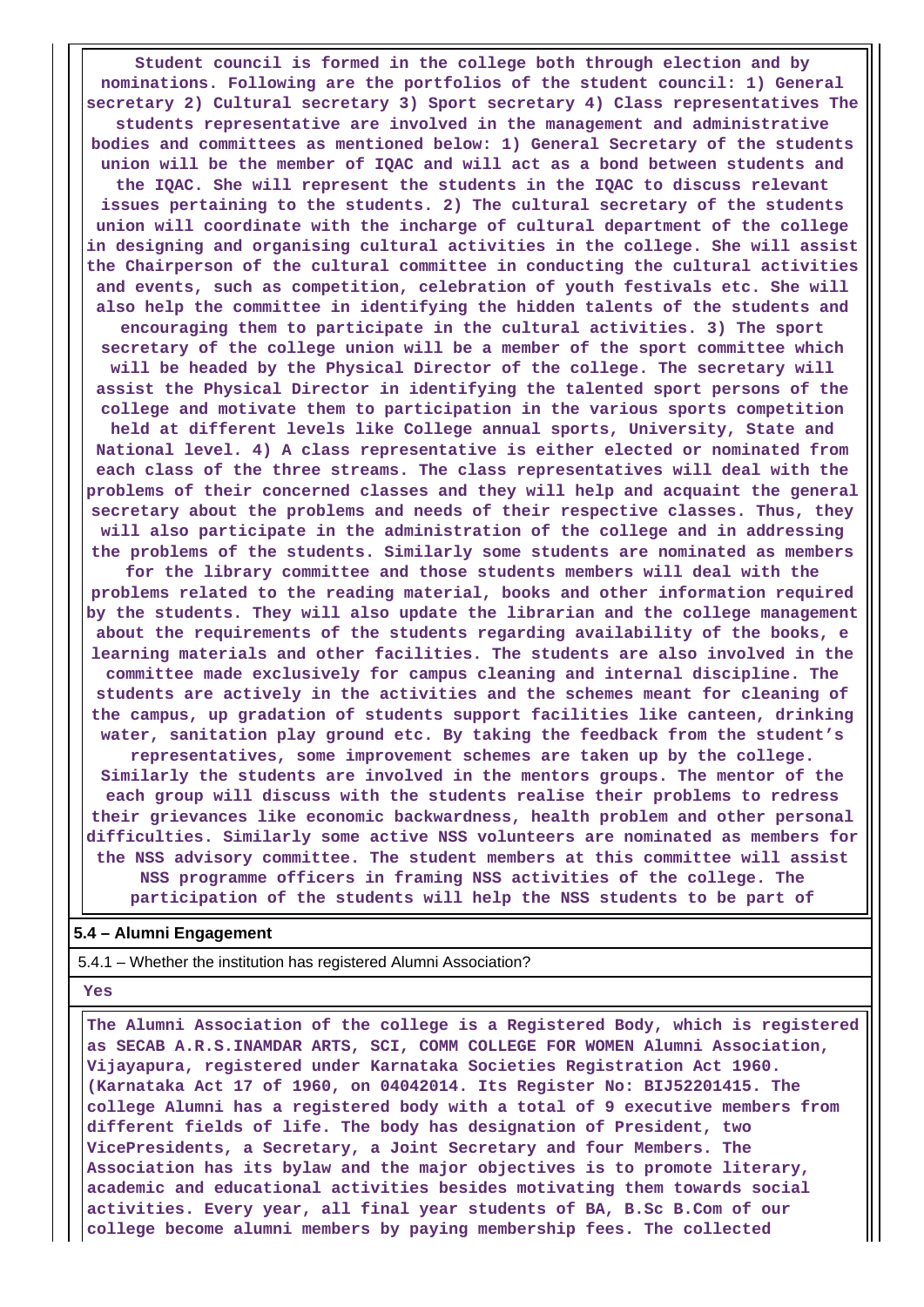**membership fee of the student sis credited in a joint account and then utilized for the welfare activities of the students. The executive Body of the Alumni is as follows: SI No Name Occupation Designation 01 Smt Annalisa Bosco Educationist President 02 Smt Pratima Yalwar Lecturer Vice President 03 Miss Bharati Hiremath Counsellor Vice President 04 Miss Shakira Mulla Professor Secretary 05 Miss Mohsina Patel Lecturer Joint Secretary 06 Miss Pushpa Sindhe Head Mistress Member 07 Miss Tahmeena Kolar Lecturer Member 08 Miss Medha Karpurmath Lecturer Member 09 Miss Anupama Pol Research Scholar Member Every year the Alumni has its meeting and come out with suggestion for the improvement of academic and physical infrastructure. Besides it also contributes in addressing our students regarding employment opportunities.**

5.4.2 – No. of enrolled Alumni:

**197**

5.4.3 – Alumni contribution during the year (in Rupees) :

**94290**

5.4.4 – Meetings/activities organized by Alumni Association :

 **Alumni meeting was conducted on 03/12/2015. inputs were taken by the alumni present towards academic and infrastructural development in the form of feedback.**

#### **CRITERION VI – GOVERNANCE, LEADERSHIP AND MANAGEMENT**

#### **6.1 – Institutional Vision and Leadership**

 6.1.1 – Mention two practices of decentralization and participative management during the last year (maximum 500 words)

 **The decentralization of various activities of the college is ensured through a team of faculty of various activities of the college. These activities are as under: 1. Appointment of Vice Principal – He is responsible for decision making in academic, administrative, infrastructure development of the college. 2. Financial transactions are operated with the signature of Principal And VicePrincipal. 3. Heads of the departments are solely responsible for projecting the departmental requirements in terms of academic, exam related issues and infrastructure requirements. The Principal approves the same after the discussion with them. Management practice Last year the college library management committee introduced the membership of all the faculties and members from the student community. With this it was possible to get required representations for the all users of the library as a learning resource.**

6.1.2 – Does the institution have a Management Information System (MIS)?

# **Partial**

#### **6.2 – Strategy Development and Deployment**

6.2.1 – Quality improvement strategies adopted by the institution for each of the following (with in 100 words each):

| <b>Strategy Type</b>   | Details                                                                                                                                                                                                                                                                                                             |
|------------------------|---------------------------------------------------------------------------------------------------------------------------------------------------------------------------------------------------------------------------------------------------------------------------------------------------------------------|
| Curriculum Development | During the year 201516 the following<br>activities have been initiated in the<br>development of curriculum. . The<br>Department of Commerce has taken<br>initiative to expose the students to<br>market realities by visiting malls and<br>textile factories in Vijayapura • Few<br>more laboratory equipments were |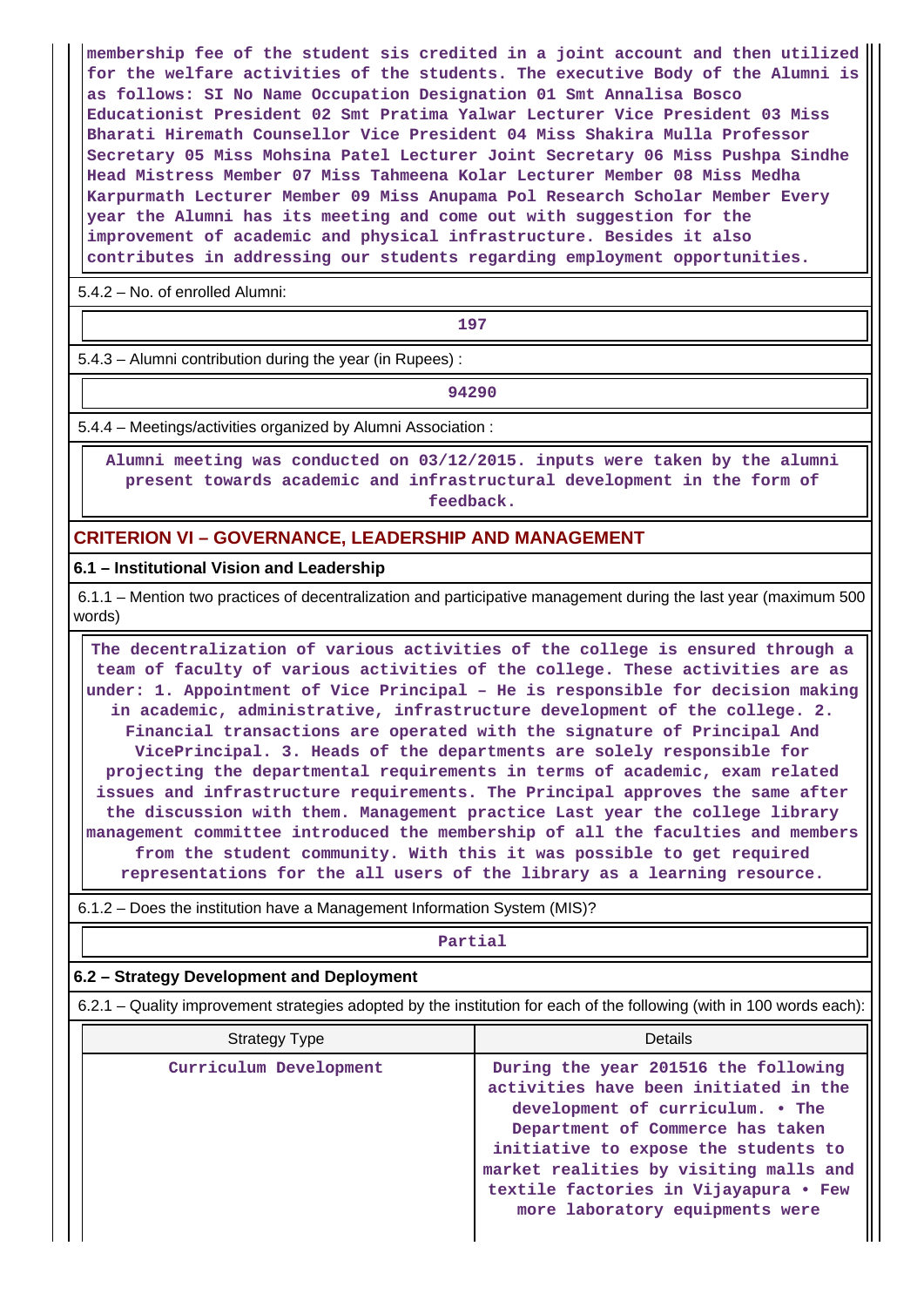|                                                               | purchased to facilitate practicals on<br>the subjects. . Department of Botany<br>ensures regular visits to nursery and<br>submission of reports on the topics<br>they were assigned.                                                                                                                                                                                                                                                                                                                                                                                                                                                                            |
|---------------------------------------------------------------|-----------------------------------------------------------------------------------------------------------------------------------------------------------------------------------------------------------------------------------------------------------------------------------------------------------------------------------------------------------------------------------------------------------------------------------------------------------------------------------------------------------------------------------------------------------------------------------------------------------------------------------------------------------------|
| Teaching and Learning                                         | While most teaching is centered on the<br>covering of syllabus, the teachers<br>enrich the subjects by making use of<br>ICT devices as already stated. This<br>year a greater thrust has been given to<br>active learning. For instance, in the<br>study of Botany the students are<br>instructed to collect different kinds<br>of leaves, flowers and fruits and they<br>are asked to explain the structure of<br>them through the experience gained by<br>the activity. The same kind of creative<br>teaching environment applied to all<br>branches of study.                                                                                                |
| Examination and Evaluation                                    | While it is mandatory for the college<br>to follow university guidelines which<br>are weightage based assignments. The<br>college as evolved a nonweightage<br>examination which is done by making the<br>students to give an extempore<br>presentation on the lessons learnt.<br>Likewise quiz competition, field<br>service and had an enriching learning<br>experience in students.                                                                                                                                                                                                                                                                          |
| Research and Development                                      | There has been no significant activity<br>in RD because of paucity of funds.<br>However the following research articles<br>were published in peer view journals ?<br>Research Publications in the Journals<br>notified on UGC website Department No.<br>of Publication Average Impact Factor,<br>if any National Pol. Science 01<br>International Physics 05 Chemistry 06<br>English 02 ? Books and Chapters in<br>edited Volumes / Books published, and<br>papers in National/International<br>Conference Proceedings per Teacher<br>Department No. of publication Kannada<br>01 Arabic 02 Library Science03 Urdu<br>(Proceedings) 01 English (Proceedings) 02 |
| Library, ICT and Physical<br>Infrastructure / Instrumentation | During the year 201516, 781 books, 90<br>reference books, 36 journals, 450<br>ebooks downloaded, 3 years equestion<br>papers 100 research articles.                                                                                                                                                                                                                                                                                                                                                                                                                                                                                                             |
| Human Resource Management                                     | To inculcate human values and enrich<br>the understanding of the students about<br>religion, a lecture was organised on<br>'Interreligious harmony'.                                                                                                                                                                                                                                                                                                                                                                                                                                                                                                            |
| Industry Interaction / Collaboration                          | . Despite of scarcity of industries in<br>Vijayapur our students have been taken<br>to Hyderabad as a part of study tour                                                                                                                                                                                                                                                                                                                                                                                                                                                                                                                                        |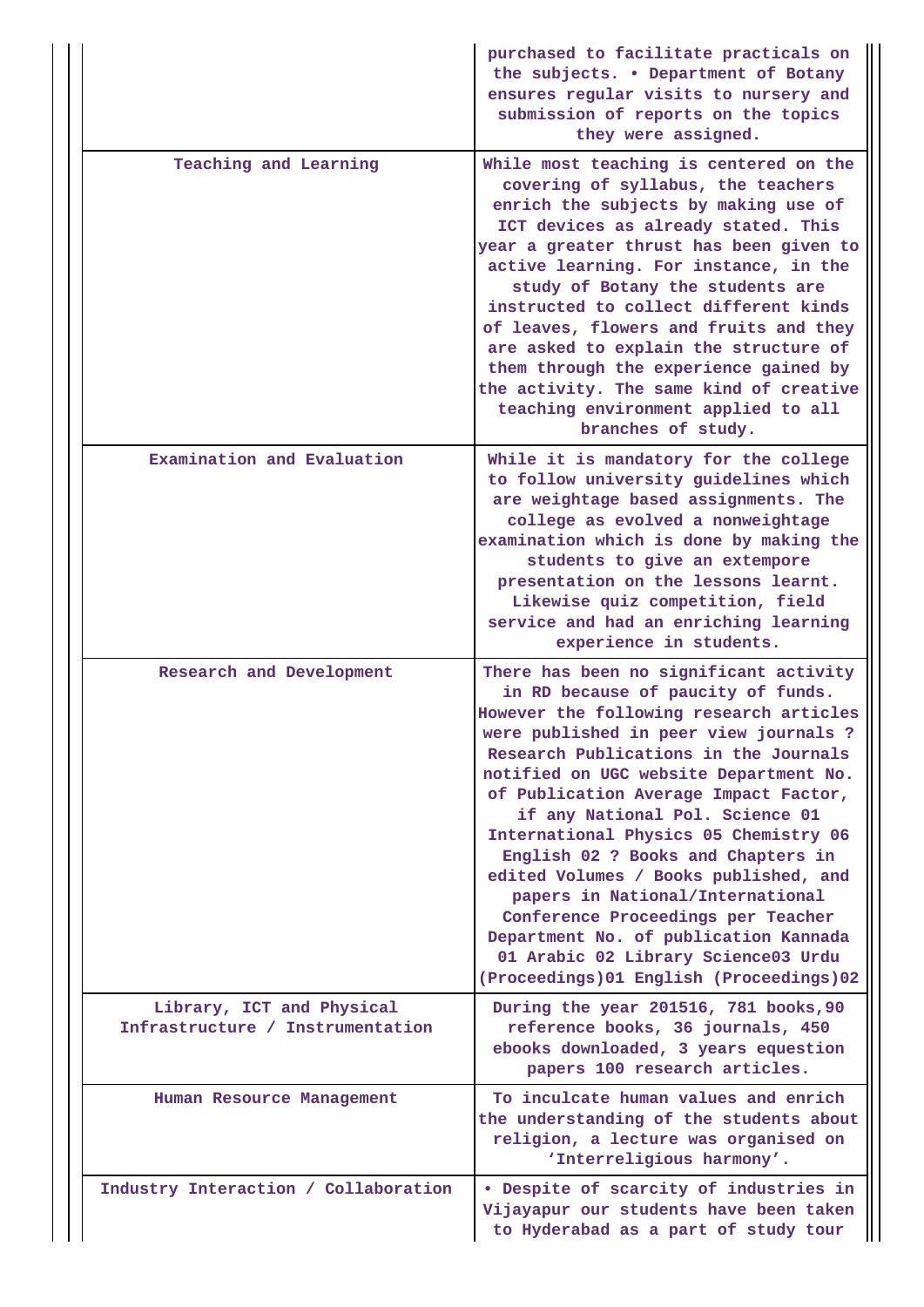|                       | with the support of funds available<br>under UGC. The students visited Central<br>University of Hyderabad. . Students of<br>B.A B.Sc Ist sem visited "Etco - Denim<br>Jeans Factory at Vijayapura. . B.Com<br>IInd sem students visited RUDSET and<br>learn about entrepreneurship. • B.A<br>B.Sc IInd, IVth VIth sem students and<br>faculty visited 'New Taste well Bakers'<br>at Belgavi to study the preparation of<br>different bakery products on large<br>scale. • Students of B.A B.Sc Vth sem<br>visited Gynaec Department of AlAmeen<br>Medical College to observe<br>'MalNourished Babies' kept in<br>incubator. |
|-----------------------|-----------------------------------------------------------------------------------------------------------------------------------------------------------------------------------------------------------------------------------------------------------------------------------------------------------------------------------------------------------------------------------------------------------------------------------------------------------------------------------------------------------------------------------------------------------------------------------------------------------------------------|
| Admission of Students | Due to excellent results and reputation<br>of the college and concern for girl<br>students, during this year there has<br>been quantum jump in the admission of<br>students. Last year student strength<br>was 496 and now it is 545. We are<br>geared up to meet this requirement.                                                                                                                                                                                                                                                                                                                                         |

6.2.2 – Implementation of e-governance in areas of operations:

| E-governace area         | Details                                                                                                                                                                                  |
|--------------------------|------------------------------------------------------------------------------------------------------------------------------------------------------------------------------------------|
| Planning and Development | Despite of our efforts to incorporate<br>egovernance in various sectors of the<br>management no tangible efforts could be<br>made because of the lack of technical<br>financial support. |

# **6.3 – Faculty Empowerment Strategies**

 6.3.1 – Teachers provided with financial support to attend conferences / workshops and towards membership fee of professional bodies during the year

| Year | Name of Teacher     | Name of conference/<br>workshop attended<br>for which financial<br>support provided | Name of the<br>professional body for<br>which membership<br>fee is provided | Amount of support |  |  |  |
|------|---------------------|-------------------------------------------------------------------------------------|-----------------------------------------------------------------------------|-------------------|--|--|--|
| 2015 | <b>NIL</b>          | <b>NIL</b>                                                                          | <b>NIL</b>                                                                  |                   |  |  |  |
|      | $M_0$ file unloaded |                                                                                     |                                                                             |                   |  |  |  |

**No file uploaded.**

 6.3.2 – Number of professional development / administrative training programmes organized by the College for teaching and non teaching staff during the year

| Year | Title of the<br>professional<br>development<br>programme<br>organised for<br>teaching staff | Title of the<br>administrative<br>training<br>programme<br>organised for<br>non-teaching<br>staff | From date  | To Date    | Number of<br>participants<br>(Teaching<br>staff) | Number of<br>participants<br>(non-teaching<br>staff) |  |
|------|---------------------------------------------------------------------------------------------|---------------------------------------------------------------------------------------------------|------------|------------|--------------------------------------------------|------------------------------------------------------|--|
| 2016 | Using ICT,<br>Smart<br>boards                                                               | Computer<br>training                                                                              | 03/08/2015 | 04/09/2015 | 41                                               | 4                                                    |  |
|      | View File                                                                                   |                                                                                                   |            |            |                                                  |                                                      |  |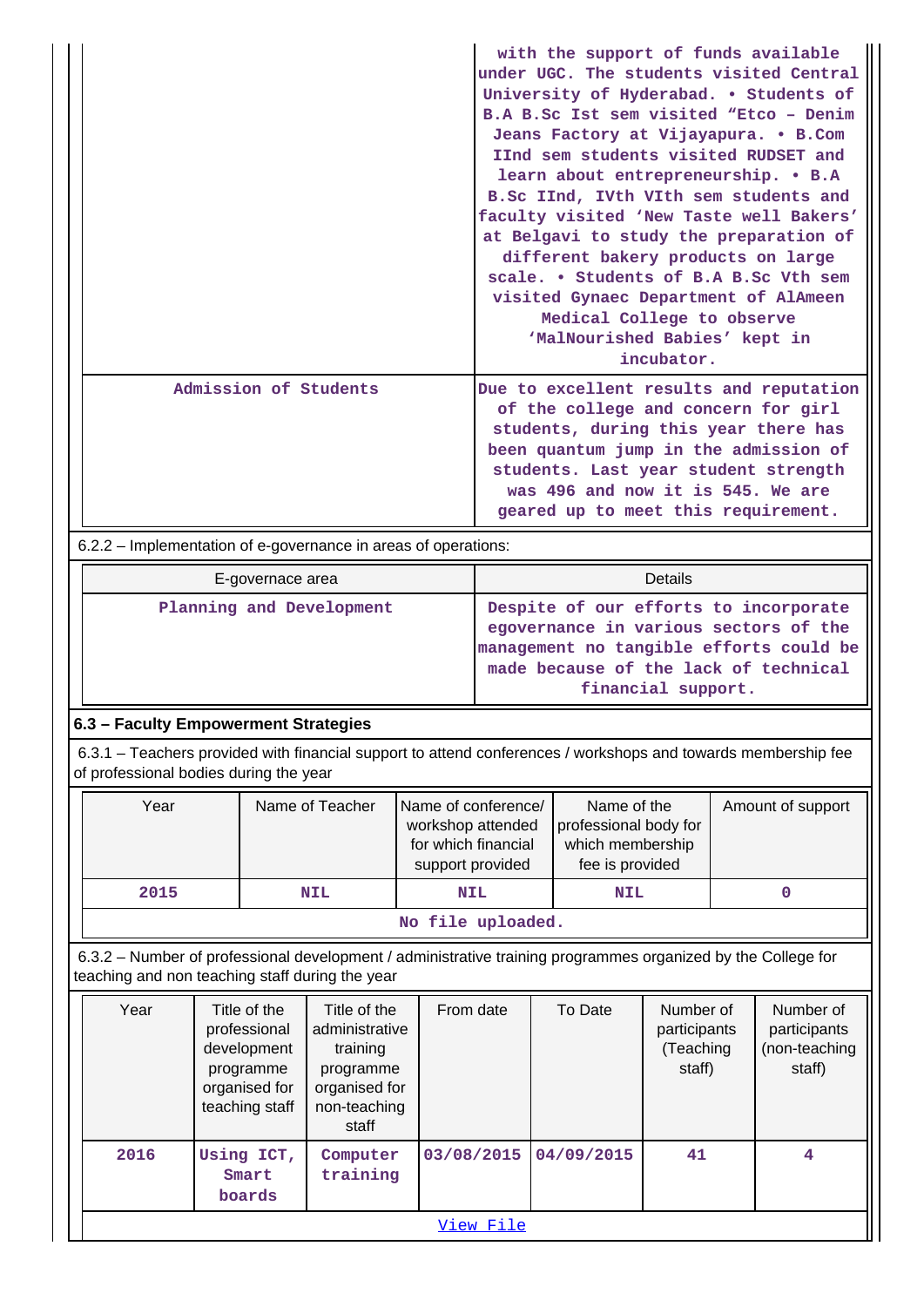| Course, Short Term Course, Faculty Development Programmes during the year                                                                                                                                                                                                                                                                       |                                                                               |                  |                              |           |              | 6.3.3 - No. of teachers attending professional development programmes, viz., Orientation Programme, Refresher                                             |  |
|-------------------------------------------------------------------------------------------------------------------------------------------------------------------------------------------------------------------------------------------------------------------------------------------------------------------------------------------------|-------------------------------------------------------------------------------|------------------|------------------------------|-----------|--------------|-----------------------------------------------------------------------------------------------------------------------------------------------------------|--|
| Title of the<br>professional<br>development<br>programme                                                                                                                                                                                                                                                                                        | Number of teachers<br>who attended                                            |                  | From Date                    | To date   |              | Duration                                                                                                                                                  |  |
| <b>NIL</b>                                                                                                                                                                                                                                                                                                                                      | $\mathbf{O}$                                                                  |                  | 16/02/2015                   |           | 16/02/2016   | 0 <sub>0</sub>                                                                                                                                            |  |
|                                                                                                                                                                                                                                                                                                                                                 |                                                                               |                  | No file uploaded.            |           |              |                                                                                                                                                           |  |
| 6.3.4 – Faculty and Staff recruitment (no. for permanent recruitment):                                                                                                                                                                                                                                                                          |                                                                               |                  |                              |           |              |                                                                                                                                                           |  |
|                                                                                                                                                                                                                                                                                                                                                 | Teaching                                                                      |                  |                              |           | Non-teaching |                                                                                                                                                           |  |
| Permanent                                                                                                                                                                                                                                                                                                                                       |                                                                               | <b>Full Time</b> |                              | Permanent |              | <b>Full Time</b>                                                                                                                                          |  |
| 27                                                                                                                                                                                                                                                                                                                                              |                                                                               | 41               |                              | 6         |              | 16                                                                                                                                                        |  |
| $6.3.5$ – Welfare schemes for                                                                                                                                                                                                                                                                                                                   |                                                                               |                  |                              |           |              |                                                                                                                                                           |  |
| Non-teaching<br><b>Students</b><br>Teaching                                                                                                                                                                                                                                                                                                     |                                                                               |                  |                              |           |              |                                                                                                                                                           |  |
| OOD facility travel grant                                                                                                                                                                                                                                                                                                                       |                                                                               |                  | OOD facility travel grant    |           |              | Travel grant                                                                                                                                              |  |
| 6.4 - Financial Management and Resource Mobilization                                                                                                                                                                                                                                                                                            |                                                                               |                  |                              |           |              |                                                                                                                                                           |  |
| 6.4.1 – Institution conducts internal and external financial audits regularly (with in 100 words each)                                                                                                                                                                                                                                          |                                                                               |                  |                              |           |              |                                                                                                                                                           |  |
| college is randomly done by the parent association, i.e., SECAB Association.<br>6.4.2 - Funds / Grants received from management, non-government bodies, individuals, philanthropies during the<br>year(not covered in Criterion III)<br>Funds/ Grnats received in Rs.<br>Purpose<br>Name of the non government<br>funding agencies /individuals |                                                                               |                  |                              |           |              |                                                                                                                                                           |  |
| <b>SECAB Association</b>                                                                                                                                                                                                                                                                                                                        |                                                                               |                  | 629200                       |           |              | College Developmental<br>Activities                                                                                                                       |  |
|                                                                                                                                                                                                                                                                                                                                                 |                                                                               |                  | View File                    |           |              |                                                                                                                                                           |  |
| 6.4.3 - Total corpus fund generated                                                                                                                                                                                                                                                                                                             |                                                                               |                  |                              |           |              |                                                                                                                                                           |  |
|                                                                                                                                                                                                                                                                                                                                                 |                                                                               |                  | 0 <sub>0</sub>               |           |              |                                                                                                                                                           |  |
| 6.5 - Internal Quality Assurance System                                                                                                                                                                                                                                                                                                         |                                                                               |                  |                              |           |              |                                                                                                                                                           |  |
| 6.5.1 - Whether Academic and Administrative Audit (AAA) has been done?                                                                                                                                                                                                                                                                          |                                                                               |                  |                              |           |              |                                                                                                                                                           |  |
| <b>Audit Type</b>                                                                                                                                                                                                                                                                                                                               |                                                                               | External         |                              |           |              | Internal                                                                                                                                                  |  |
|                                                                                                                                                                                                                                                                                                                                                 | Yes/No                                                                        |                  | Agency                       |           | Yes/No       | Authority                                                                                                                                                 |  |
| Academic                                                                                                                                                                                                                                                                                                                                        | Yes                                                                           |                  | LICAffiliating<br>University |           | <b>Yes</b>   | Management                                                                                                                                                |  |
| Administrative<br>LICAffiliating<br>Yes<br>University                                                                                                                                                                                                                                                                                           |                                                                               |                  |                              | Yes       | Management   |                                                                                                                                                           |  |
| 6.5.2 – Activities and support from the Parent – Teacher Association (at least three)                                                                                                                                                                                                                                                           |                                                                               |                  |                              |           |              |                                                                                                                                                           |  |
|                                                                                                                                                                                                                                                                                                                                                 |                                                                               |                  |                              |           |              | 1) The parents have suggested the college to increase the number of books (both<br>text and reference) in college library. 2) The parent council has also |  |
|                                                                                                                                                                                                                                                                                                                                                 | suggested the college to start Post Graduate Course in the college. They felt |                  |                              |           |              |                                                                                                                                                           |  |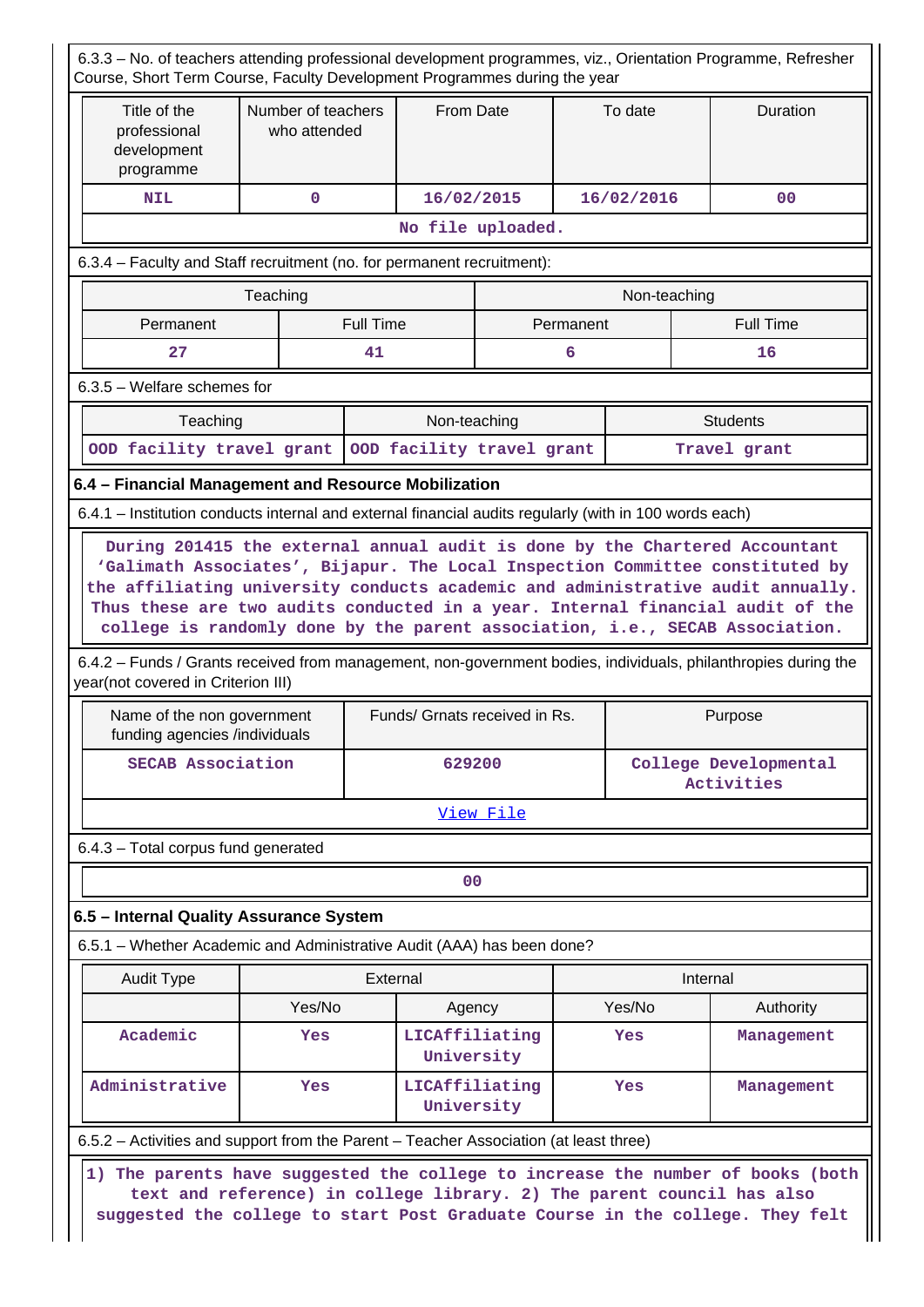**that this might help for the higher education of women. 3) Some of the parents of minority students suggested the college to make provision for exclusive teaching in the English medium.**

6.5.3 – Development programmes for support staff (at least three)

 **1) Training programme in handling Lab instruments for Lab assistants 2) Encouragement for higher education 3) Fee concession for children of support staff**

6.5.4 – Post Accreditation initiative(s) (mention at least three)

 **Three Add on courses were started 1) Fashion Art and Costume Designing. 2) Basic Electronics Applications. 3) A Short Course in Accountancy.**

6.5.5 – Internal Quality Assurance System Details

| a) Submission of Data for AISHE portal | Yes |
|----------------------------------------|-----|
| b) Participation in NIRF               | No  |
| c)ISO certification                    | No  |
| d)NBA or any other quality audit       | No  |

6.5.6 – Number of Quality Initiatives undertaken during the year

| Year                                                                                                                 | Name of quality<br>initiative by IQAC                                                            | Date of<br>conducting IQAC | <b>Duration From</b> | <b>Duration To</b> |  | Number of<br>participants |  |  |
|----------------------------------------------------------------------------------------------------------------------|--------------------------------------------------------------------------------------------------|----------------------------|----------------------|--------------------|--|---------------------------|--|--|
| 2016                                                                                                                 | Strengthenin<br>g the<br>functioning<br>of Career<br>Guidance<br>Ce11                            | 21/03/2016                 | 21/03/2016           | 26/03/2016         |  | 22                        |  |  |
| 2015                                                                                                                 | 1. Visit to<br>Denim<br>Textile mill<br>(BA/BSc<br>$-HSC)$                                       | 14/10/2015                 | 14/10/2015           | 14/10/2015         |  | 20                        |  |  |
| 2015                                                                                                                 | 2. Visit to<br>AlAmeen<br>Medical<br>College<br><b>Gynaec Dept</b><br>(BA/BSc<br>$-HSC)$         | 18/08/2015                 | 18/08/2015           | 18/08/2015         |  | 18                        |  |  |
| 2016                                                                                                                 | 3. Visit to<br>RUDSET for<br>studying ent<br>repreneurshi<br>p opportunit<br>ies (BComII<br>sem) | 02/03/2016                 | 02/03/2016           | 02/03/2016         |  | 28                        |  |  |
| <b>CRITERION VII - INSTITUTIONAL VALUES AND BEST PRACTICES</b>                                                       |                                                                                                  |                            |                      |                    |  |                           |  |  |
| 7.1 - Institutional Values and Social Responsibilities                                                               |                                                                                                  |                            |                      |                    |  |                           |  |  |
| 7.1.1 - Gender Equity (Number of gender equity promotion programmes organized by the institution during the<br>year) |                                                                                                  |                            |                      |                    |  |                           |  |  |
| Title of the                                                                                                         | Period from<br>Period To<br><b>Number of Participants</b>                                        |                            |                      |                    |  |                           |  |  |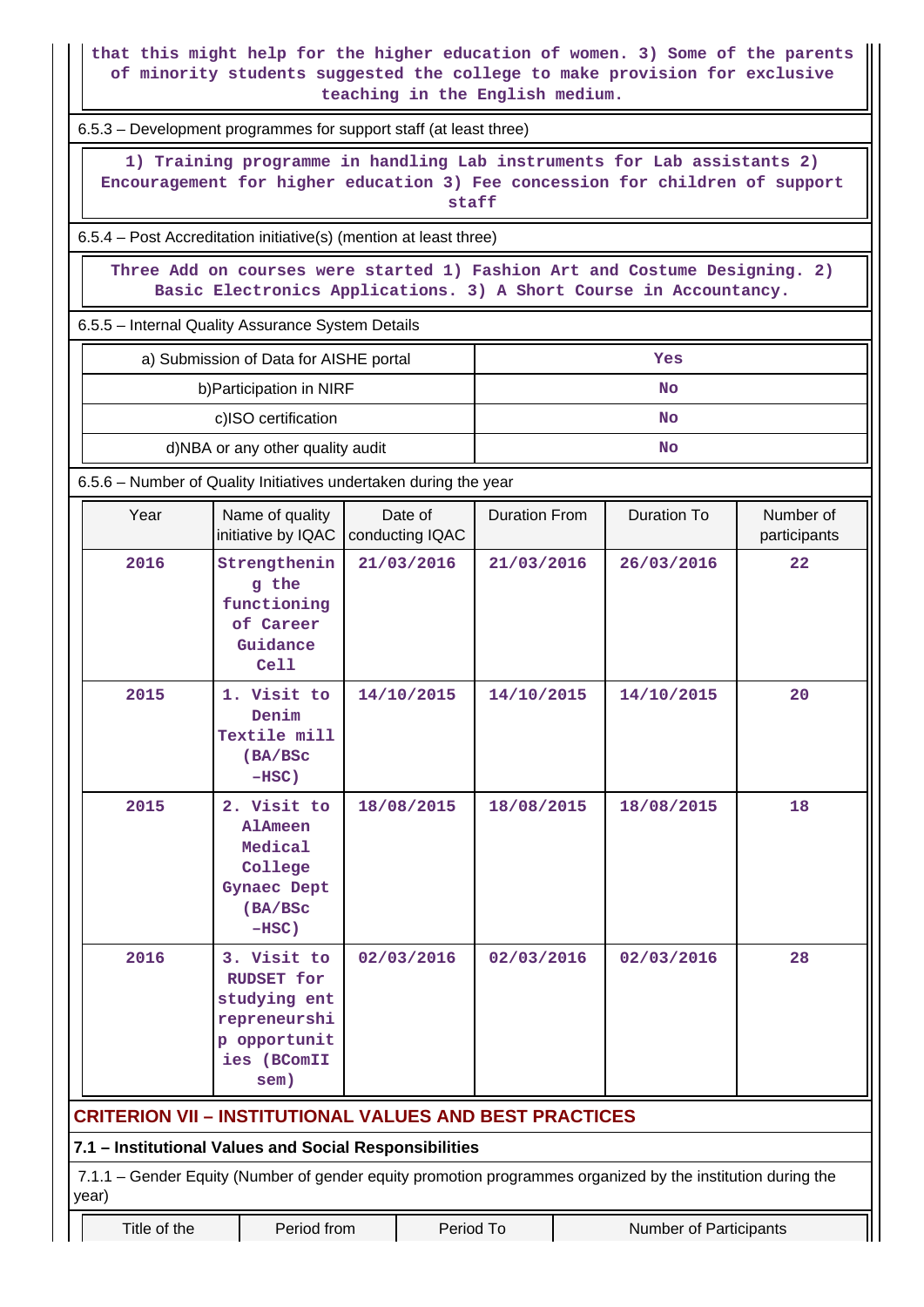| programme                                                                                                                                                                                                                                                |                                                                                             |                                                                                                   |            |                |          |     |                                                                                                                                  |                                                                                                           |                                                     |  |
|----------------------------------------------------------------------------------------------------------------------------------------------------------------------------------------------------------------------------------------------------------|---------------------------------------------------------------------------------------------|---------------------------------------------------------------------------------------------------|------------|----------------|----------|-----|----------------------------------------------------------------------------------------------------------------------------------|-----------------------------------------------------------------------------------------------------------|-----------------------------------------------------|--|
|                                                                                                                                                                                                                                                          |                                                                                             |                                                                                                   |            |                |          |     | Female                                                                                                                           |                                                                                                           | Male                                                |  |
| Career for<br>women in Armed<br><b>Forces</b>                                                                                                                                                                                                            |                                                                                             | 17/01/2016                                                                                        |            | 18/01/2016     |          | 146 |                                                                                                                                  |                                                                                                           | 0                                                   |  |
| Reproductive<br>05/02/2016<br>Health and<br>Women                                                                                                                                                                                                        |                                                                                             |                                                                                                   | 05/02/2016 |                | 130      |     |                                                                                                                                  | $\Omega$                                                                                                  |                                                     |  |
| 7.1.2 - Environmental Consciousness and Sustainability/Alternate Energy initiatives such as:                                                                                                                                                             |                                                                                             |                                                                                                   |            |                |          |     |                                                                                                                                  |                                                                                                           |                                                     |  |
|                                                                                                                                                                                                                                                          | Percentage of power requirement of the University met by the renewable energy sources       |                                                                                                   |            |                |          |     |                                                                                                                                  |                                                                                                           |                                                     |  |
| In continuation of our effort to protect the environment during this year the<br>college has planted 20 more and cared for in available space. Biodegradable<br>waste like leaves etc is put in a place. This is buried in the soil to create<br>manure. |                                                                                             |                                                                                                   |            |                |          |     |                                                                                                                                  |                                                                                                           |                                                     |  |
|                                                                                                                                                                                                                                                          | 7.1.3 - Differently abled (Divyangjan) friendliness                                         |                                                                                                   |            |                |          |     |                                                                                                                                  |                                                                                                           |                                                     |  |
|                                                                                                                                                                                                                                                          | Item facilities                                                                             |                                                                                                   |            | Yes/No         |          |     |                                                                                                                                  | Number of beneficiaries                                                                                   |                                                     |  |
|                                                                                                                                                                                                                                                          | Physical facilities                                                                         |                                                                                                   | Yes        |                |          | 4   |                                                                                                                                  |                                                                                                           |                                                     |  |
|                                                                                                                                                                                                                                                          | Provision for lift                                                                          |                                                                                                   |            | No.            |          |     | $\Omega$                                                                                                                         |                                                                                                           |                                                     |  |
| Ramp/Rails                                                                                                                                                                                                                                               |                                                                                             |                                                                                                   | Yes        |                |          | 4   |                                                                                                                                  |                                                                                                           |                                                     |  |
|                                                                                                                                                                                                                                                          | <b>Braille</b><br>Software/facilities                                                       |                                                                                                   |            | <b>No</b>      |          |     | $\Omega$                                                                                                                         |                                                                                                           |                                                     |  |
|                                                                                                                                                                                                                                                          | Scribes for examination                                                                     |                                                                                                   |            | <b>No</b>      |          |     | $\mathbf{0}$                                                                                                                     |                                                                                                           |                                                     |  |
|                                                                                                                                                                                                                                                          | Rest Rooms                                                                                  |                                                                                                   |            | Yes            |          |     | 4                                                                                                                                |                                                                                                           |                                                     |  |
| Special skill development<br>for differently abled<br>students                                                                                                                                                                                           |                                                                                             |                                                                                                   | <b>No</b>  |                |          |     | $\Omega$                                                                                                                         |                                                                                                           |                                                     |  |
|                                                                                                                                                                                                                                                          | 7.1.4 - Inclusion and Situatedness                                                          |                                                                                                   |            |                |          |     |                                                                                                                                  |                                                                                                           |                                                     |  |
| Year                                                                                                                                                                                                                                                     | Number of<br>initiatives to<br>address<br>locational<br>advantages<br>and disadva<br>ntages | Number of<br>initiatives<br>taken to<br>engage with<br>and<br>contribute to<br>local<br>community |            | Date           | Duration |     | Name of<br>initiative                                                                                                            | <b>Issues</b><br>addressed                                                                                | Number of<br>participating<br>students<br>and staff |  |
| 2015                                                                                                                                                                                                                                                     | $\mathbf{1}$                                                                                | 1                                                                                                 |            | 25/07/201<br>5 | 111101   |     | to Histor<br>ical<br>Monuments<br>2. Visits<br>to Dept<br>of Psychi<br>atry at<br><b>BLDE</b><br>Medical<br>college<br>Vijayapur | 1. Visits Deeper un<br>derstandi<br>ng of<br>history<br>Enrich<br>the exper<br>ience of<br>the<br>subject | 70                                                  |  |
| 7.1.5 - Human Values and Professional Ethics Code of conduct (handbooks) for various stakeholders                                                                                                                                                        |                                                                                             |                                                                                                   |            |                |          |     |                                                                                                                                  |                                                                                                           |                                                     |  |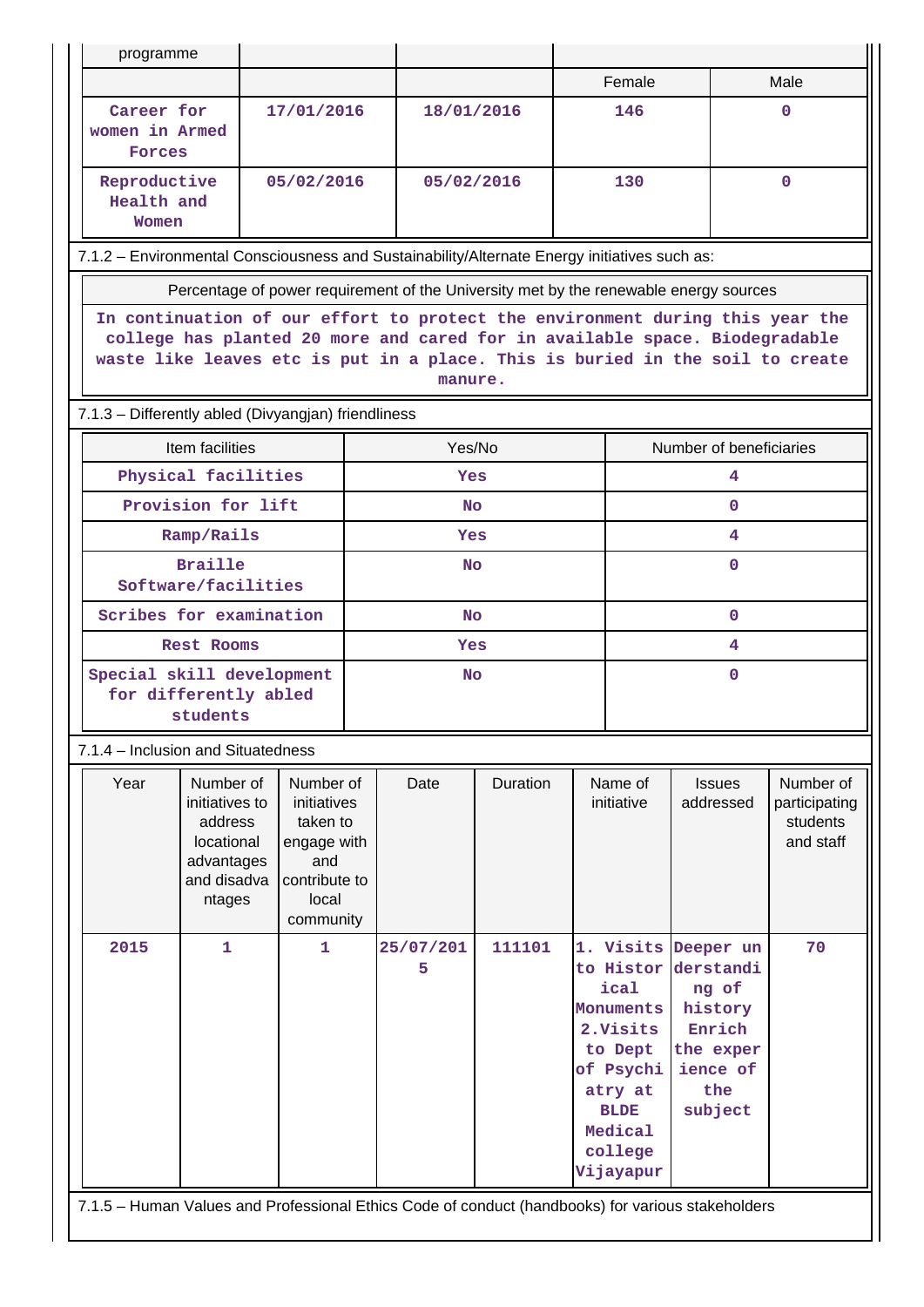| Title                                        | Date of publication | Follow up(max 100 words)                                                                                                                                                                                                                                                                     |
|----------------------------------------------|---------------------|----------------------------------------------------------------------------------------------------------------------------------------------------------------------------------------------------------------------------------------------------------------------------------------------|
| Code of conduct for<br>teachers and students | 15/06/2015          | The Code of Conduct for<br>all the stake holders of<br>the college has been<br>disseminated. There has<br>been no major incident of<br>its infringement during<br>the year. However these<br>codes of conduct are<br>under detailed review<br>owing to the changing<br>educational scenario. |

7.1.6 – Activities conducted for promotion of universal Values and Ethics

| Activity                                                                                        | Duration From | Duration To | Number of participants |
|-------------------------------------------------------------------------------------------------|---------------|-------------|------------------------|
| A lecture on Inter<br>religious harmony                                                         | 15/02/2016    | 17/02/2016  | 125                    |
| A Lecture on the<br>contribution of<br>Simon De Beauvoir,<br>the pioneer in<br>feminist studies | 10/03/2016    | 10/03/2016  | 95                     |

7.1.7 – Initiatives taken by the institution to make the campus eco-friendly (at least five)

 **a) Bicycles A bicycle is the easiest, most economical way for many students seeks to encourage cycling among students, staff and faculty members and strive to improve the overall health and wellbeing of the campus community. Cycling is quickly rising to the top as a means of transportation. It is virtually costfree, pollution free. The college observes the vehicle free campus every first and last Saturday of every month b) Public Transport About 80 of students and 10 of staff use public transport for their convenience. The institution instructs the students to practice transportation etiquette like to remain polite and courteous, not to block the flow of traffic, offer their seats to the elderly or injured person and pregnant women, to take care of their belongings etc. c) Pedestrian Friendly Roads The institution wants to expand the pedestrian friendly surrounding the college to encourage more multimodal transportation. d) Plastic free campus Plastic free college is a program of the institution which aims to measurably reduce plastic pollution on college campus with a special focus on the reduction and ultimately the elimination of plastic bottles, plastic straws and poly bags. e) Paperless office The world is advancing so fast and quick with internet and software services and therefore paperless offices are becoming trendy. The institution promotes paperless office by SMS, Email, Whatsapp , as it happens to be a much better and green option than using the means of paper. f) Plantation of trees and plants The college organizes various programmes to create awareness among students in the campus and involve them in maintaining ecofriendly environment. ? Medicinal plants and herbal garden are maintained. ? Plan to develop a centre for environmental management in the campus ? Establishing clean and green campus. ? Conduct awareness programmes by NSS, and Social Science Quality Circle. ? Maintaining clean and green circle. ? Display the aim in the campus "Go Green" "Think Green!", "Create Green", and "Save Green". ? Planting of plants in the**

**campus**

### **7.2 – Best Practices**

7.2.1 – Describe at least two institutional best practices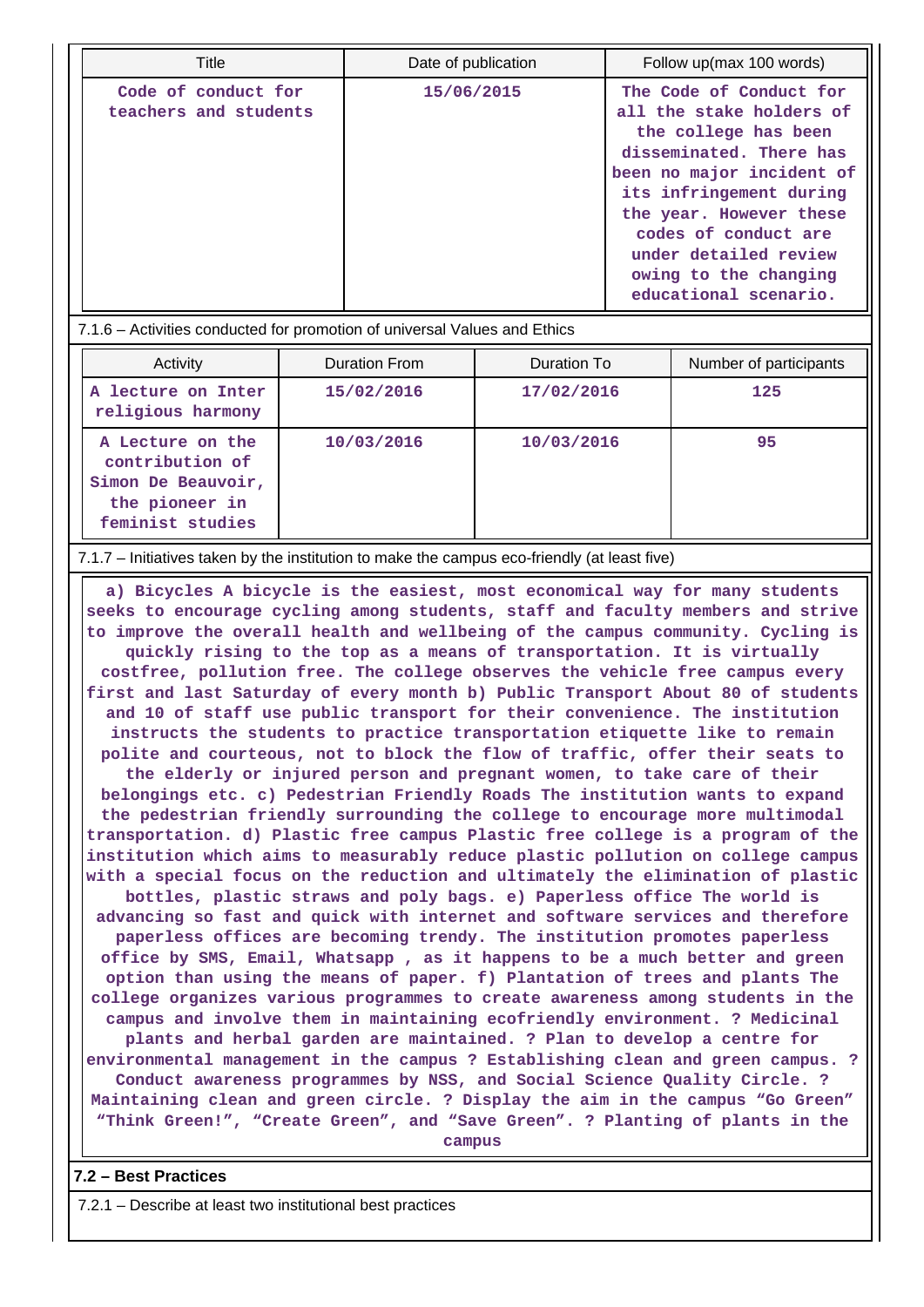**1) Student's welfare fund. Best Practices I Title of the Practice: Financial Aid to the deserving students by the college continuing from the previous years Objectives of the Practice It is seen from the profile of students joining various courses of the college that there are many students coming from the rural areas with low economic back ground. Thus, arose the need to solve this issue. This year it has been done with greater resolve • To extend financial aid to the poor students, especially from the rural, to save them from discontinuation of their studies owing to poverty. • To support financially all the deserving poor students without any discrimination of caste and creed. • To promote the 'equality' among the students • To inculcate the values of 'generosity' and a 'sense of social responsibility' among the students. • The expected outcome is that the students should be able to complete their degrees with good marks. The beneficiaries should treat the needy with the principle of 'lend a helping hand without discrimination.' The Context The noble objective had its teething as well as challenging troubles in its designing and implementation. • Pooling up of the required resources was a tough task. • After many awareness sittings with the all concerned, the college set up a "Student Welfare Fund" on the campus for voluntary donations by staff and other city donors including charity organizations. The college struggled a lot in deciding the eligibility criterion for the aid. After comprehensive deliberation with students and teachers, it was decided to extend the financial aid to the economic backward students who do not have the advantage of government or endowment scholarship, without any discrimination of caste and creed. • Verification of the financial backwardness of the aspirants is yet another challenge. • The management has insisted on strict adherence to the rules framed about this fund inspite of influential section' and cast associations' undue interference in the implementation of the practice. The Practice In and around the areas of the college, there has been a long history of frequent droughts and famines, which have ravaged the rural life throwing the people into miserable conditions of abject poverty, illiteracy and illhealth. In a situation of such dire poverty, whatever meager resources available are used primarily to make both ends meet. So, sending their children for higher education becomes almost impossibility for the poor parents in the rural areas and city in the context of higher education demanding higher amounts of money. Though, sometimes, they do venture to admit their children to colleges in the town, they are unable to give sustained financial support throughout the course of study because agriculture, being a gamble with rain in the district, is not a source of assured income. So, it is evident that without financial support from an external source, the rural youth cannot hope to successfully complete their higher studies. 201516 SL.NO NAME OF THE BENEFICIARIES AMOUNT PAID 1 ASMA MANIYAR 359900 2 NUZHAT MANIYAR 359900 3 MUNAZZA INAMDAR 427700 4 TANZEELA GHASMANDI 359900 5 MAHSIM JAHAGIRDAR 359900 6 FOUZIYA JAHGIRDAR 359900 7 TABASSUM METI 359900 8 AYESHA BAGWAN 359900 9 SADIKA SHAIKH 359900 10 GAZALA HUNATAGI 359900 11 SAMREEN KAZI 359900 12 SADIYA PENDARI 359900 13 FIRDOS MANIYAR 359900 14 NASREEN NADAF 359900 15 SIDDIQA 242800 16 SHABANA MULLA 218900 TOTAL 5516100 Best Practices II News Letter: Publication of college News Bulletin named " THE HORIZON" Need: SECAB'S ARSI Arts, Science and Commerce College for Women is one of the Institute amongst 22 Institutions, run by the parent SECAB Association over the years a necessary of sharing major events and achievements of this college has been felt by all the staff members of the college. Thus, publication of such a magazine was discussed in 2016. Accordingly the Principal Mrs. Roshan Ara constituted an Editorial Board. The Editorial Committee is as under. • Prof. Mrs. Roshan Ara Principal, Chief Editor. • Prof. M.T. Kotnis. Member, Editorial Board • Prof. C.L.Patil. " " " • Dr. M.S.Metri " " " • Prof. H.K.Yadahalli " " " o The volume 1, issue 1 was published during 2016, quarterly. This magazine was well**

**received not only by the institutes at SECAB Association but also by other sister institutes of PU UG colleges at Vijayapura. It is matter of pleasure to**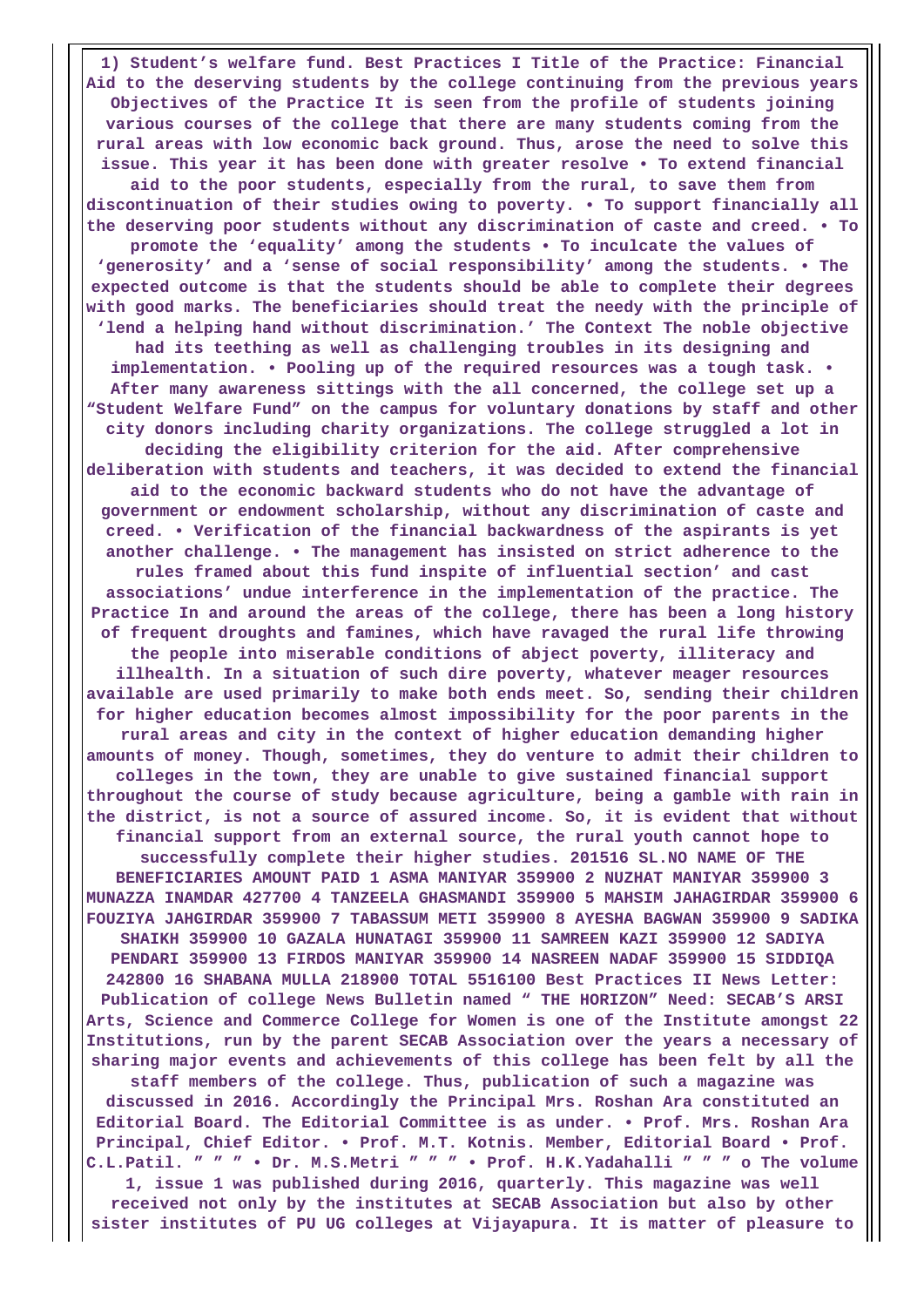**note that, institute of ours has enthused other college to emulate this example, resulting in healthy information exchange amongst academic institutes.**

 Upload details of two best practices successfully implemented by the institution as per NAAC format in your institution website, provide the link

<http://arsi.secab.org/pdf/supporting/7.2.1%20Best%20Practices-2015-16.pdf>

#### **7.3 – Institutional Distinctiveness**

 7.3.1 – Provide the details of the performance of the institution in one area distinctive to its vision, priority and thrust in not more than 500 words

 **Introduction Secab's ARS Inamdar Arts, Science and Commerce college for women is the fruition of the parent SECAB Association's vision of uplifting the concerns of the marginalised sections of the society. In this context it is pertinent to say that during the year 1974 when the college was established the concerns of girl students belonging to minorities, and rural communities was heavily stagnated. Thus, the Association took up the responsibility and established this college at Naubag area near central bus stand. The proximity of college to the bus stand had greatly helped all girl students to seek admission at this college. Later in the year 2009 the college had shifted to even better location at Navaraspur area with its own land and building. The vision of this college is "Empowerment of Women". The college has been consistently striving to reach this vision of empowering the women in the following major areas: a) Excellence in academic achievement: Apart from providing a healthy and secured ambience to the girl students many of whom were first time learners of higher education, it is the matter of pride for us to convey that over the years many a number of students have been the rank holders to the University i.e. College has secured 1st and 2nd Rank to the Affiliated University. Besides, pass percentage in final year BA is 96.15 BSc 80 and B Com: 95.65. Also, 141 students have pursued higher education. b) Four of the college Students are University Blues in: Chess, Cricket, Judo and Athletics. c) The college has inculcated a sense of awareness of the socioeconomic condition of the society surrounding the college and has enthused them to be empathetic to their needs. This has resulted in the students participating survey of these deprived habitations. The result is that the college has established free tailoring training centres to the widows and destitute and providing free sewing machines to them. This year the thrust has been to upgrade each and every discipline of the college. Thus the college is committed to work towards its vision, priorities and thrust areas.**

Provide the weblink of the institution

<http://arsi.secab.org/pdf/supporting/7.3.1>

#### **8.Future Plans of Actions for Next Academic Year**

 **• To Start PG in English: As recommended by NAAC Peer Committee, the institute has planned to start PG course in English language. The proposal for the same has been forwarded to the affiliated University for which necessary documentary action is taken. Additional faculty recruitment for the purpose is intimated to the parent Association. Books required for the PG studies in English will be acquired. • Strengthening of Research activities both among staff and students: To strengthen the research activities in the college the college faculty were encouraged to take up research activities in the form of registering themselves for Ph.D and also for publication of research articles in the peer reviewed journals. It was also decided to give project works to students to motivate them towards research activities. • To organise guest lecturers: To enrich students learning experiences and provide them a greater exposure in their field of study the following departments have identified resources persons to speak at the college: English, History, Kannada Hindi • To organise Coaching classes for**